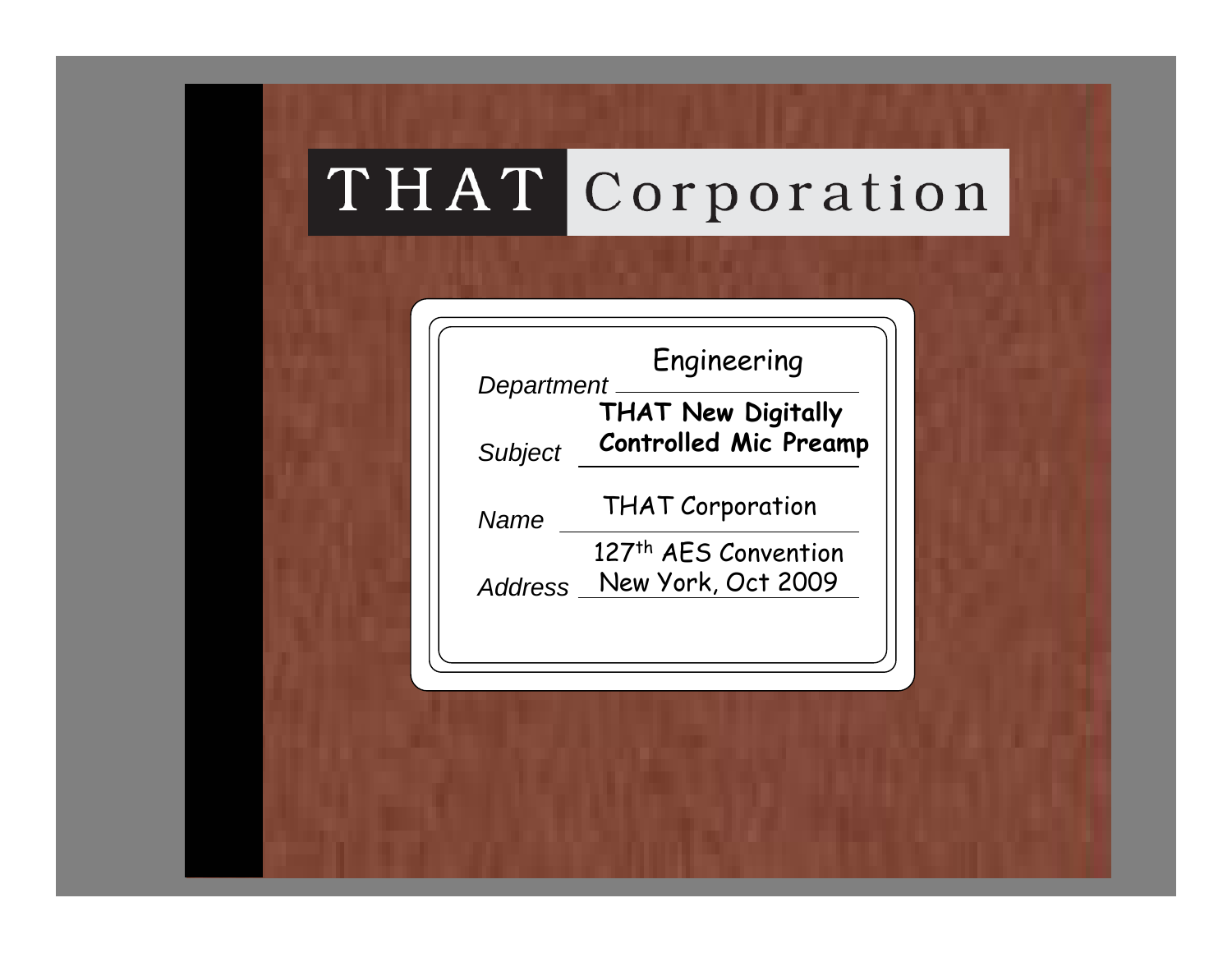# Seminar Outline

- –Conventional mic preamp solutions
- –What customers asked for
- THAT1570/5171 chipset
- –1570/5171 Demo Board
- –How we met customer demands



–

**2**

**THAT New Digitally Controlled Mic Preamp** AES 127<sup>th</sup> Convention, Oct 2009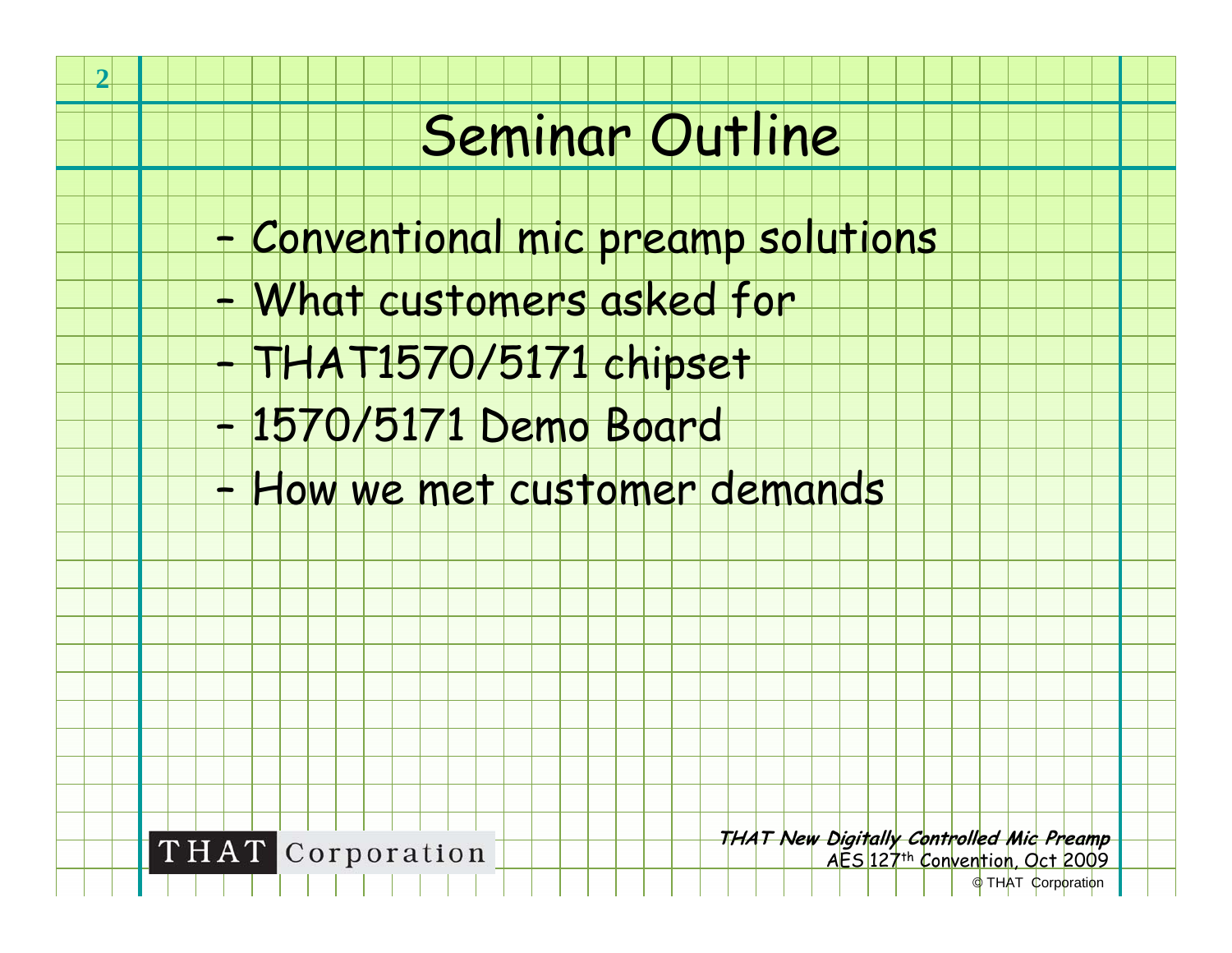# Conventional Analog Mic Preamp

#### Mic Preamp, ala THAT1512

**3**

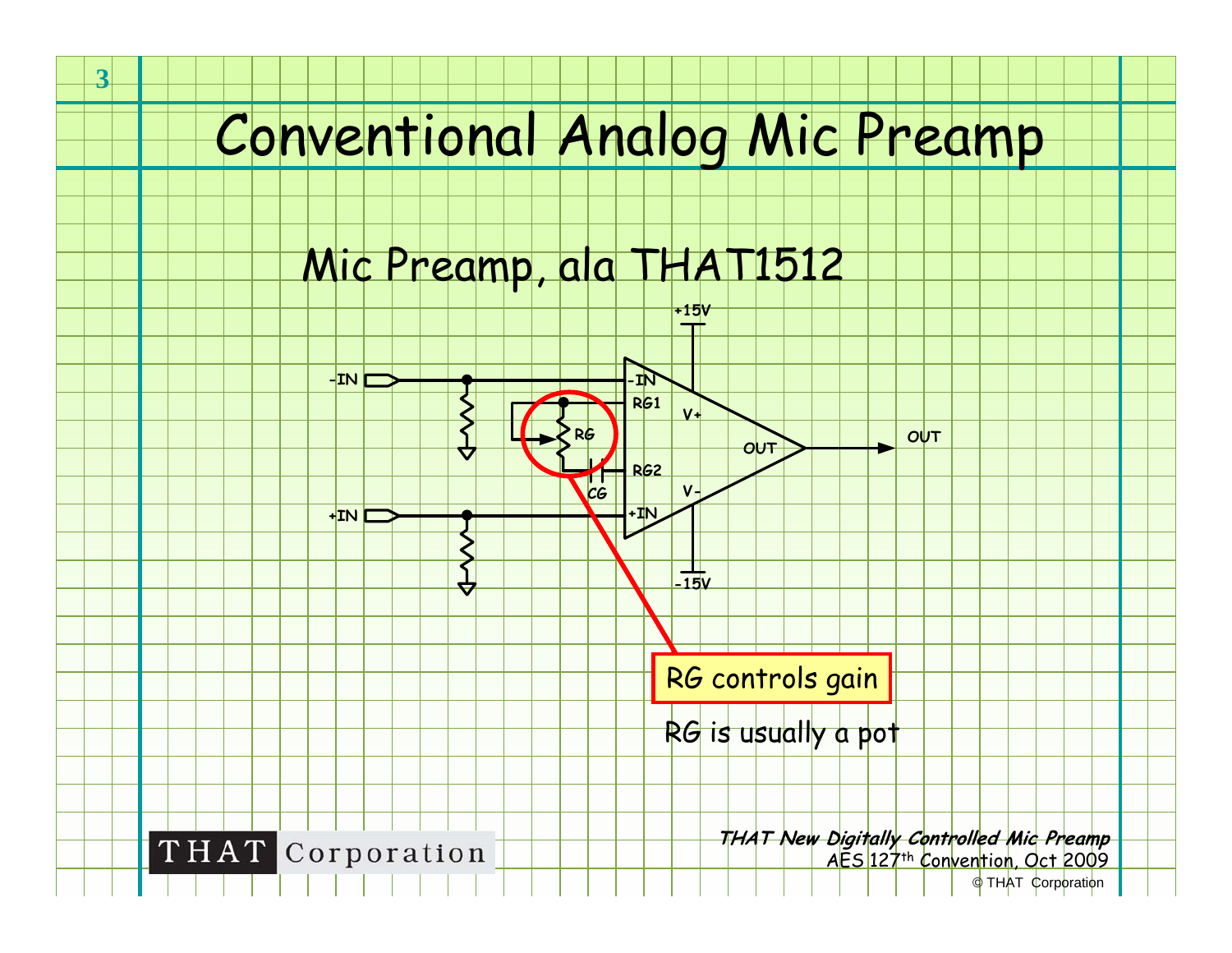#### Conventional Digitally Controlled Mic Preamp

#### Use a switched resistor ladder for RG

**4**

•

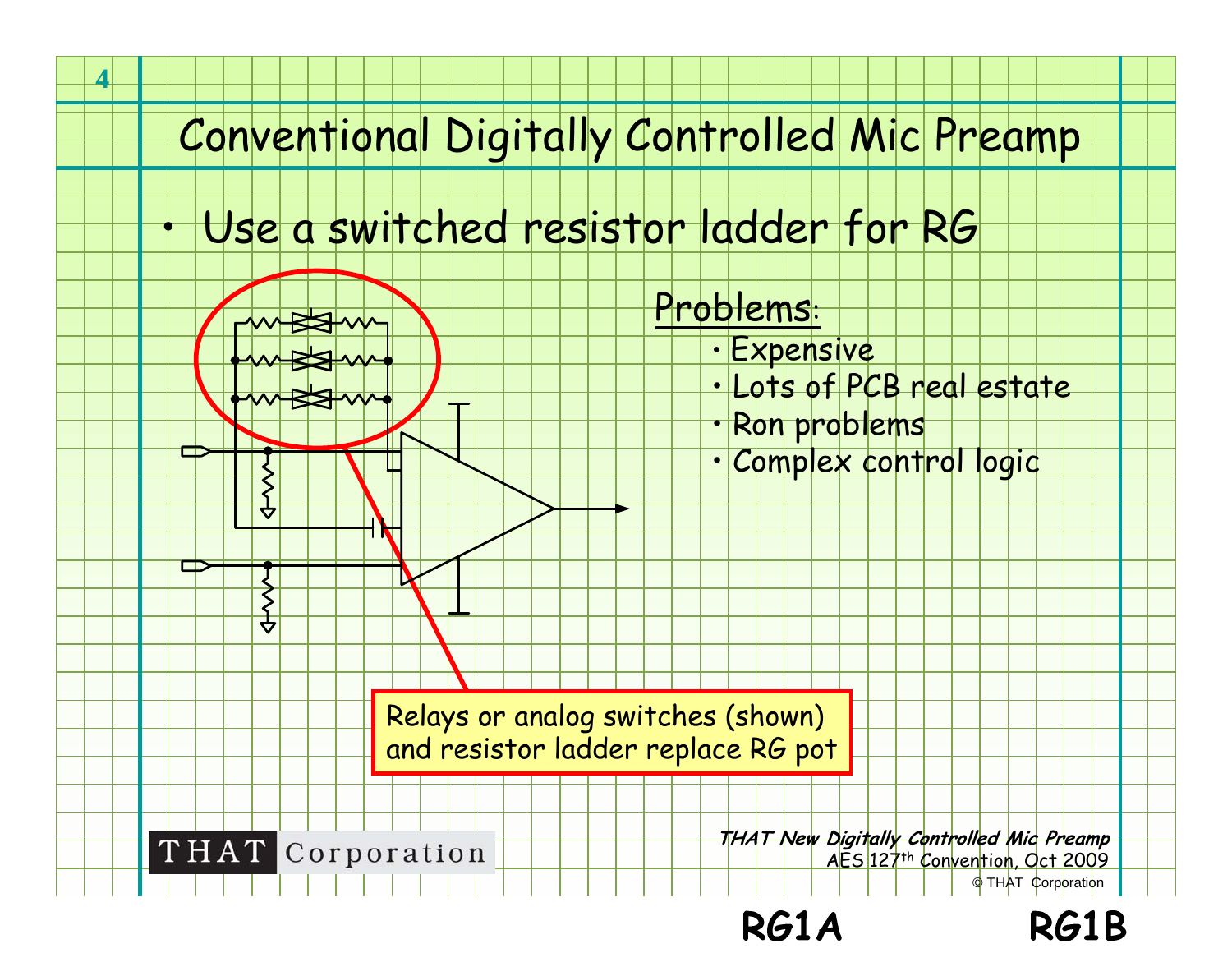# Conventional Solutions - PGA2500

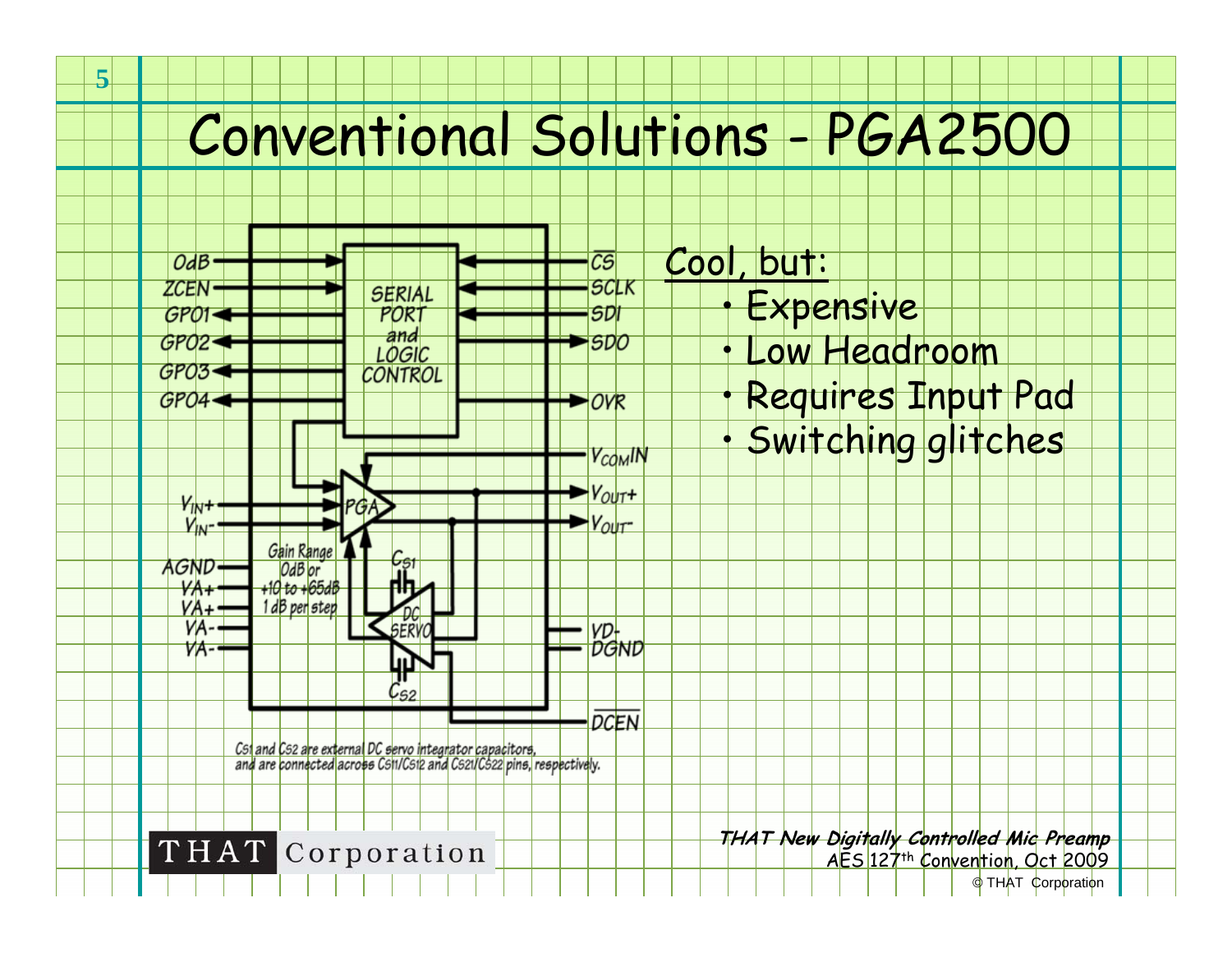# What Customers Asked Us For

- • Digital Gain Control with:
	- –More headroom (no input pad)
	- –No switching glitches
	- –Lower cost

**6**



**THAT New Digitally Controlled Mic Preamp**

AES 127th Convention, Oct 2009 © THAT Corporation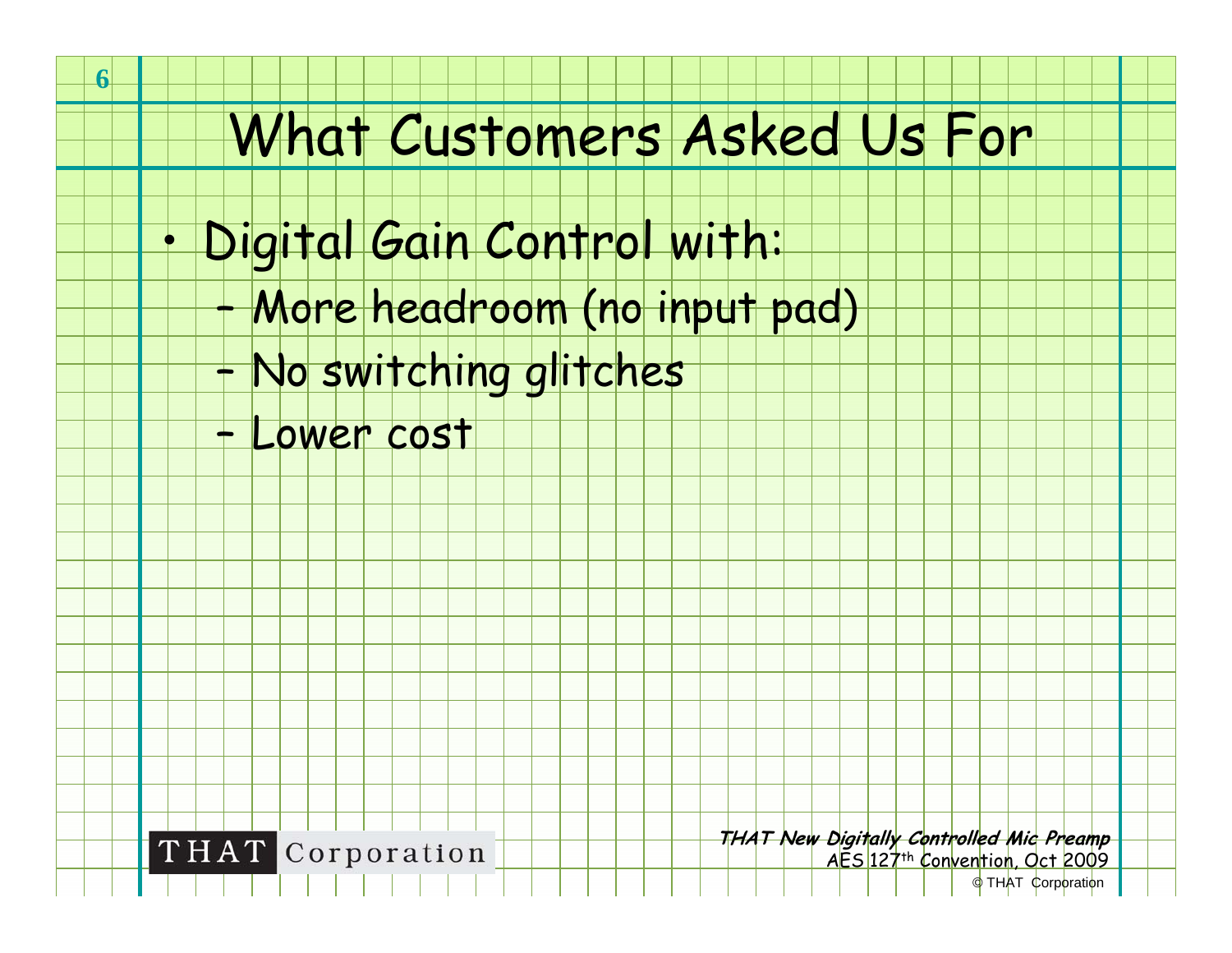# **HAT DigMicPre Solution**

#### **Digitally Controlled Microphone Preamplifier**

#### **THAT 1570 Low-Noise Differential Audio Preamplifier**

- . Mates with 5171 Digital Controller
- Lowest noise:
	- 1 nV/ $\sqrt{Hz}$  @ 60 dB gain
	- 18.5 nV/ $\sqrt{Hz}$  @ 0 dB gain
- · Wide bandwidth:
	- 4.2 MHz @ 40 dB gain
- $\cdot$  Gain from 0 to > 60 dB

#### **THAT 5171 Digitally Programmable Gain Controller**

- · Ideal mate for THAT1570 Preamp
- · Wide gain range: +5.6dB. +13.6 to +68.6dB in 1 dB steps
- Wide supply range: ±5 to ±17V
- Pro audio input & output swings
- · THD+N: 0.0003% @ 20dB gain
- Patent-pending zipper noise reduction



**7**

**THAT** Corporation

**THAT New Digitally Controlled Mic Preamp** AES 127th Convention, Oct 2009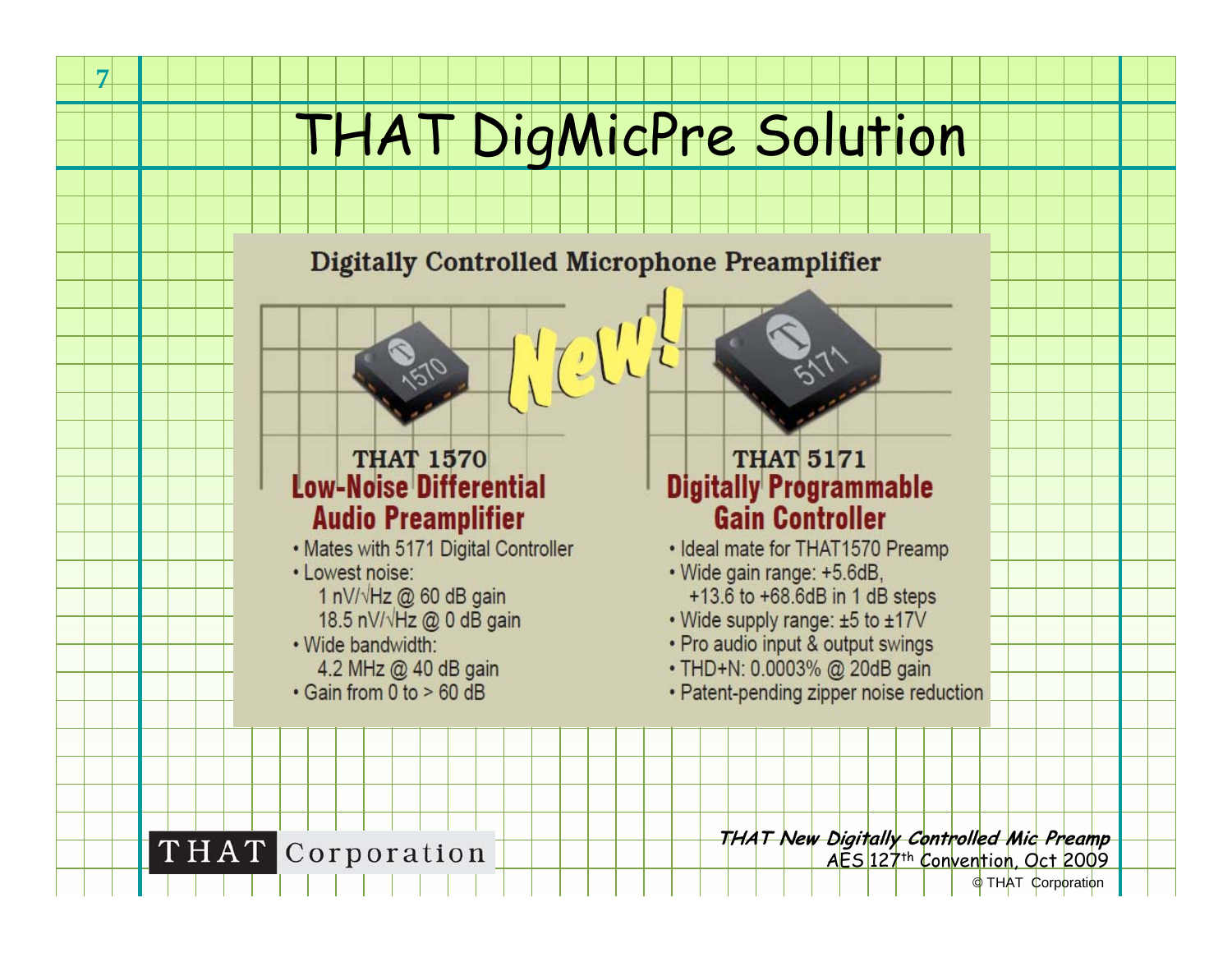# THAT1570



**THAT** Corporation

**8**

**THAT New Digitally Controlled Mic Preamp** AES 127th Convention, Oct 2009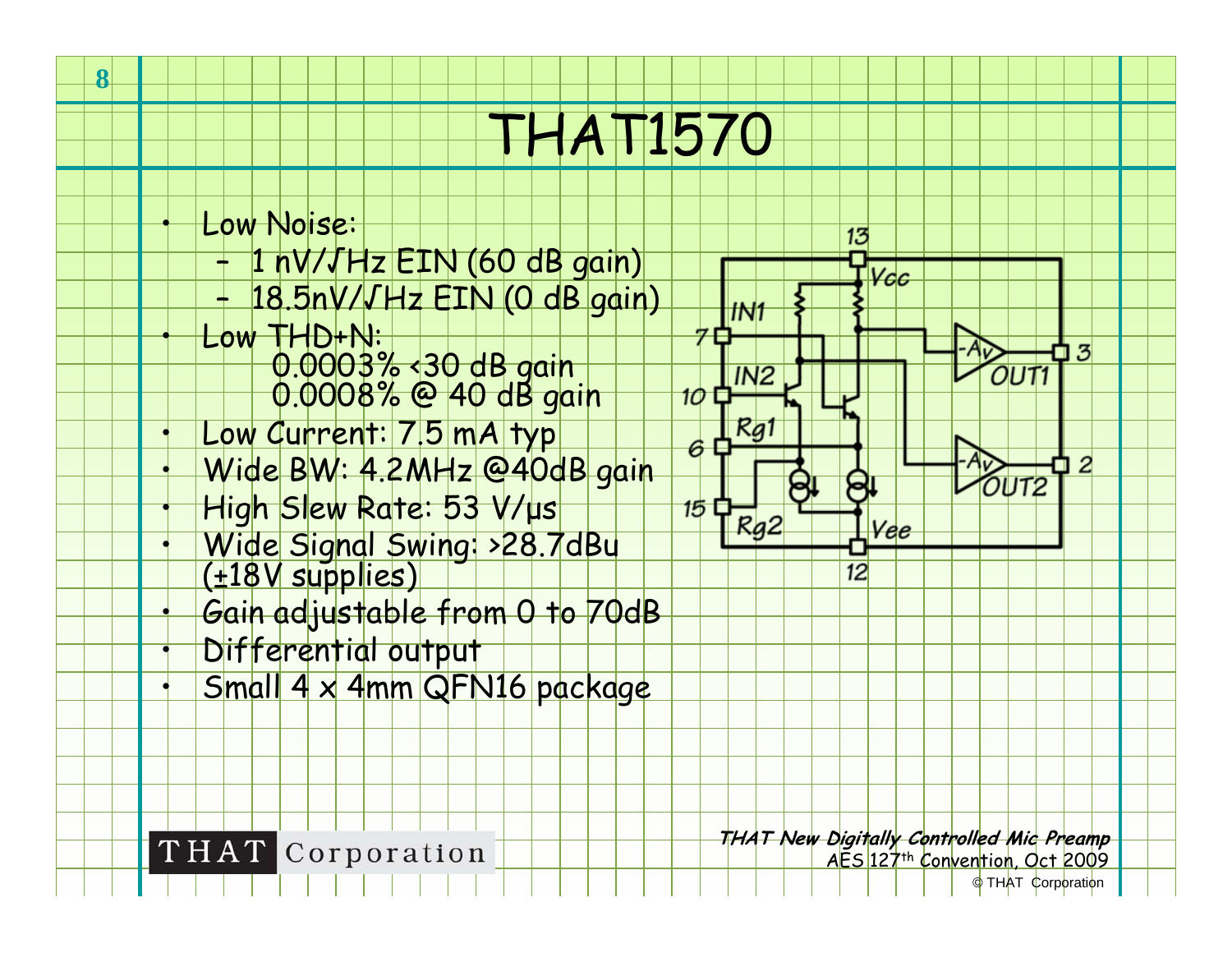# 1570 Claim to Fame

- • External RF (RA and RB) allows impedances to be optimized
- • Lowest noise monolithic audio preamp available today
	- Extremely high dynamic range:
		- –127dB (0dB gain, ±18V supplies)
		- –103dB (60dB gain, ±18V supplies)
		- Tiny 4x4mm QFN16 package



**9**

•

•

**THAT New Digitally Controlled Mic Preamp** AES 127th Convention, Oct 2009 © THAT Corporation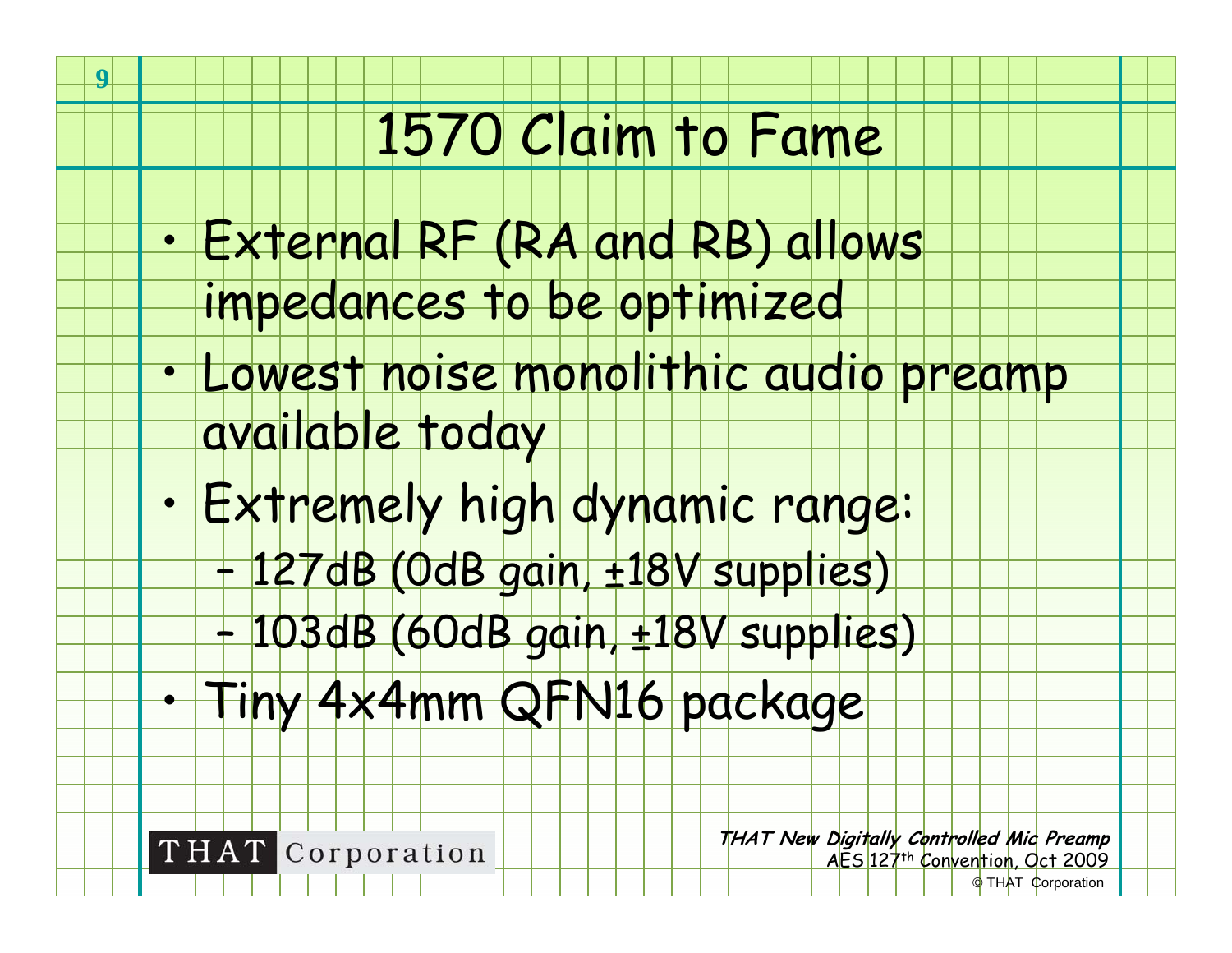#### Why Didn't We Use Our 1510 or 1512?

- • Both have feedback resistors (RA and RB) built into the chip
- We wanted to vary RA and RB to optimize noise at low gains
- • External RA and RB also enable a more optimal interface to the digital gain controller…



**THAT New Digitally Controlled Mic Preamp** AES 127th Convention, Oct 2009

© THAT Corporation

•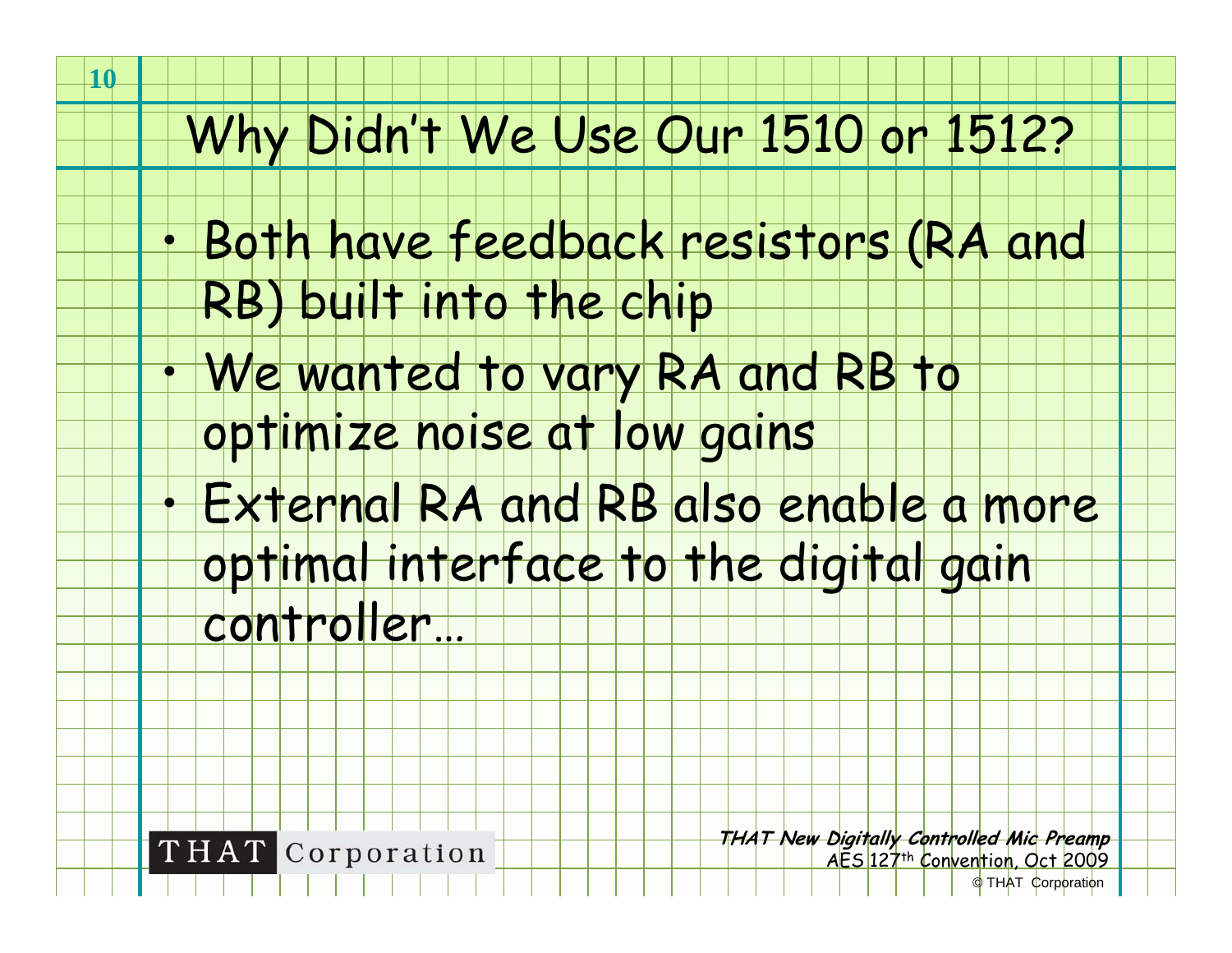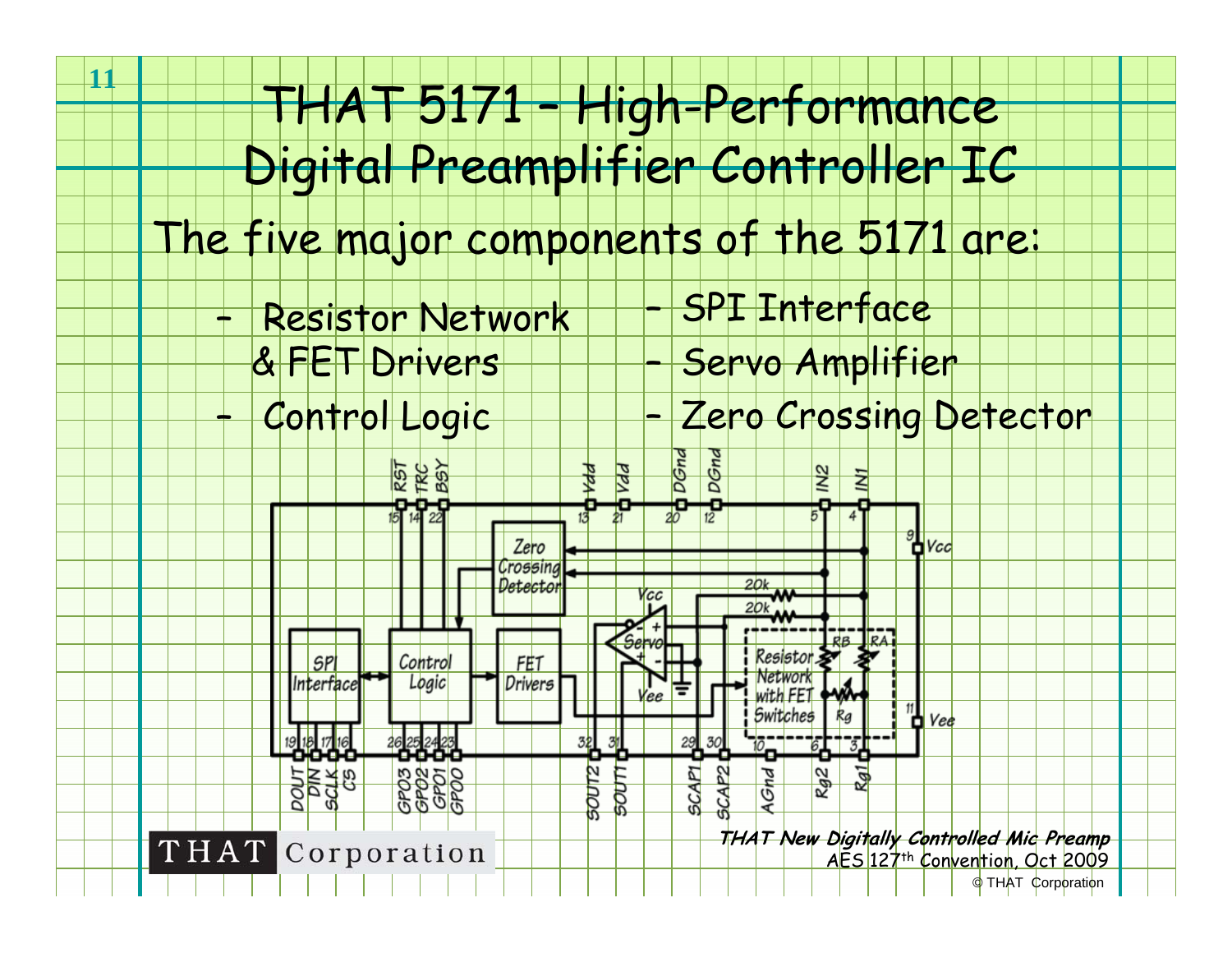**12**

Digitally programmable gain controller for any current feedback amplifier (1570 or a discrete front end)

> Integrated RG, RA, and RB precision resistor network with CMOS FET switching, optimized for low source impedance applications

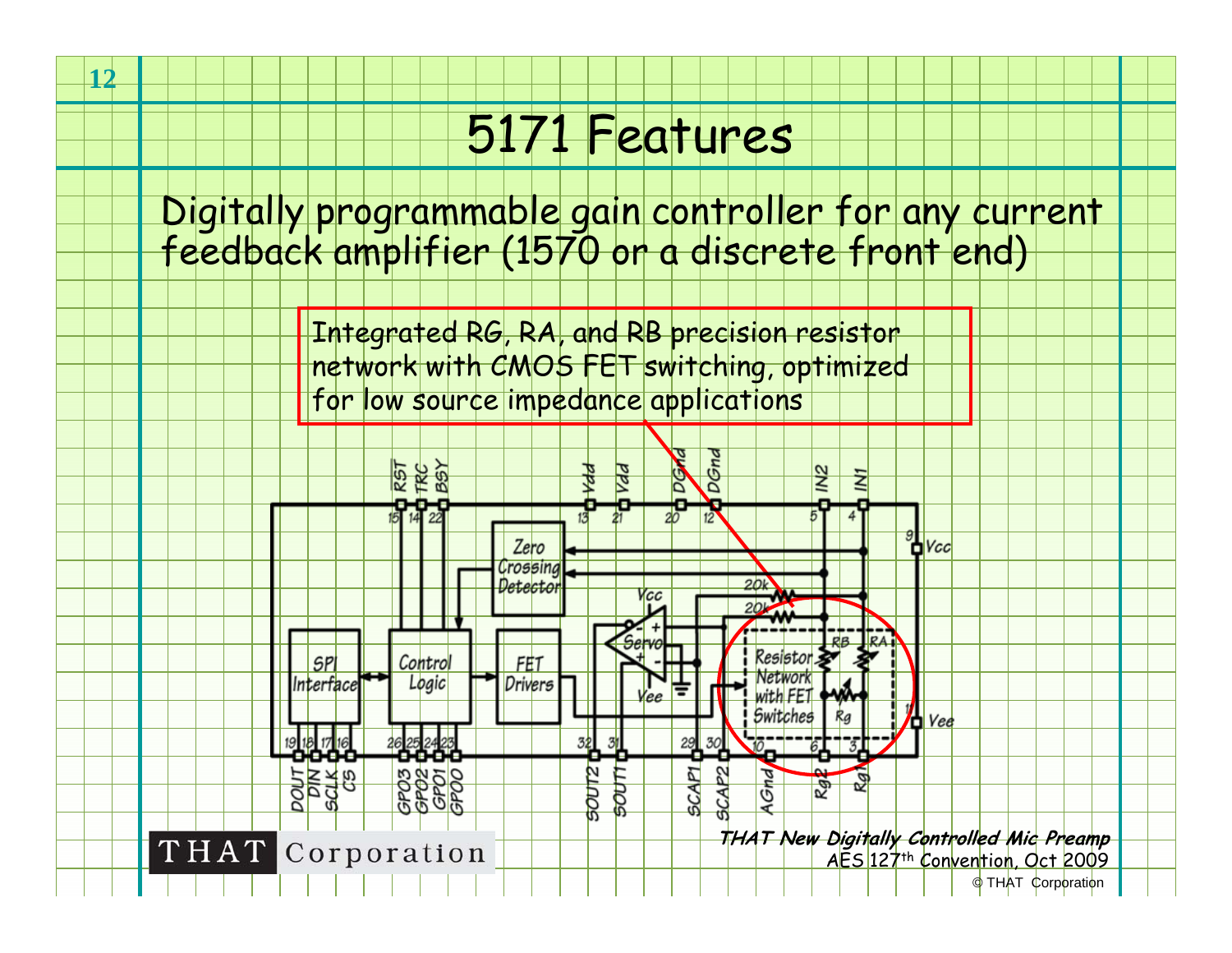**13**

Digitally programmable gain controller for any current feedback amplifier (1570 or a discrete front end)

Integrated differential servo

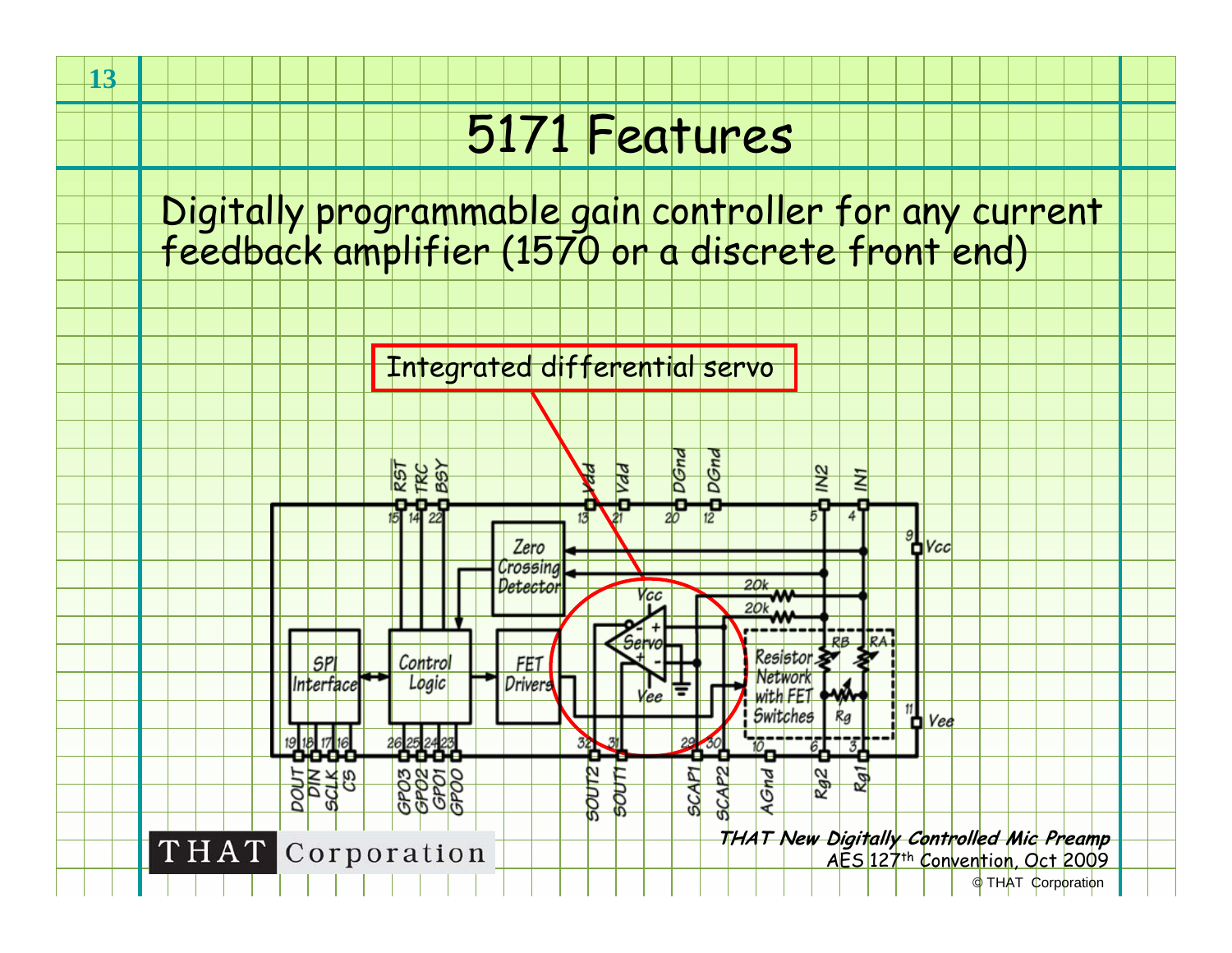Digitally programmable gain controller for any current feedback amplifier (1570 or a discrete front end)



**14**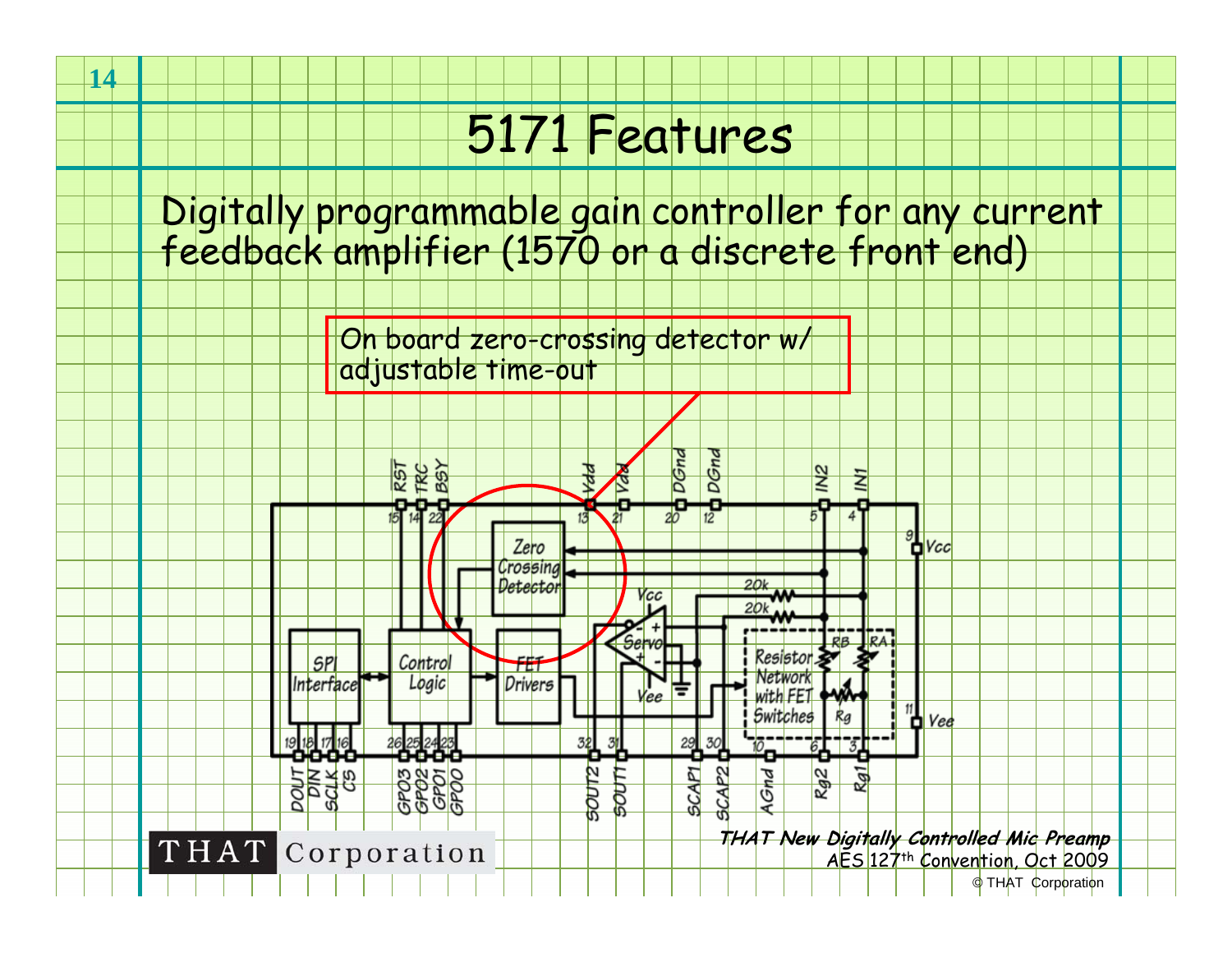Digitally programmable gain controller for any current feedback amplifier (1570 or a discrete front end)

> •Patent-pending zipper noise reduction techniques

• Four general-purpose digital outputs

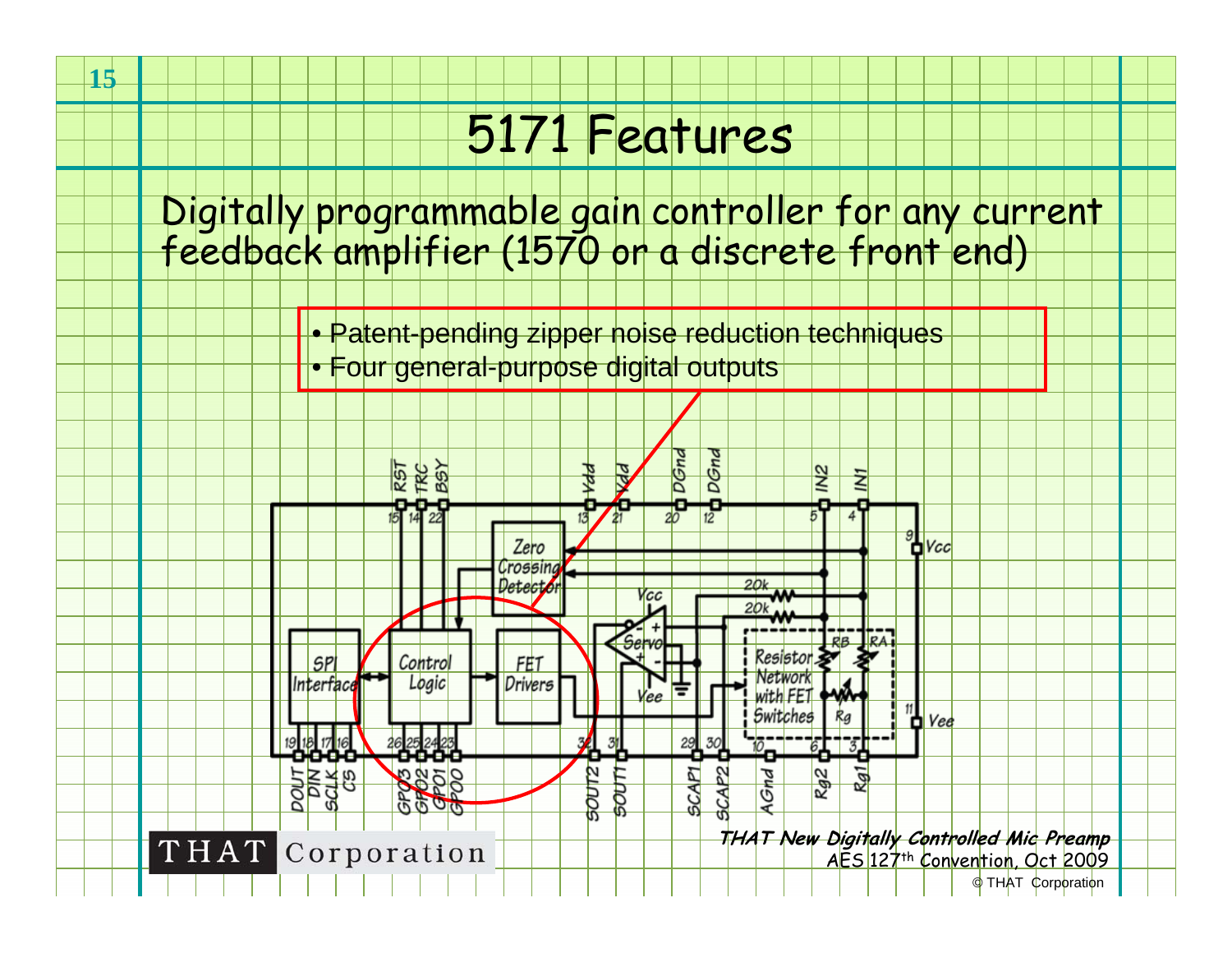**16**

Digitally programmable gain controller for any current feedback amplifier (1570 or a discrete front end)

Flexible, addressable SPI control interface

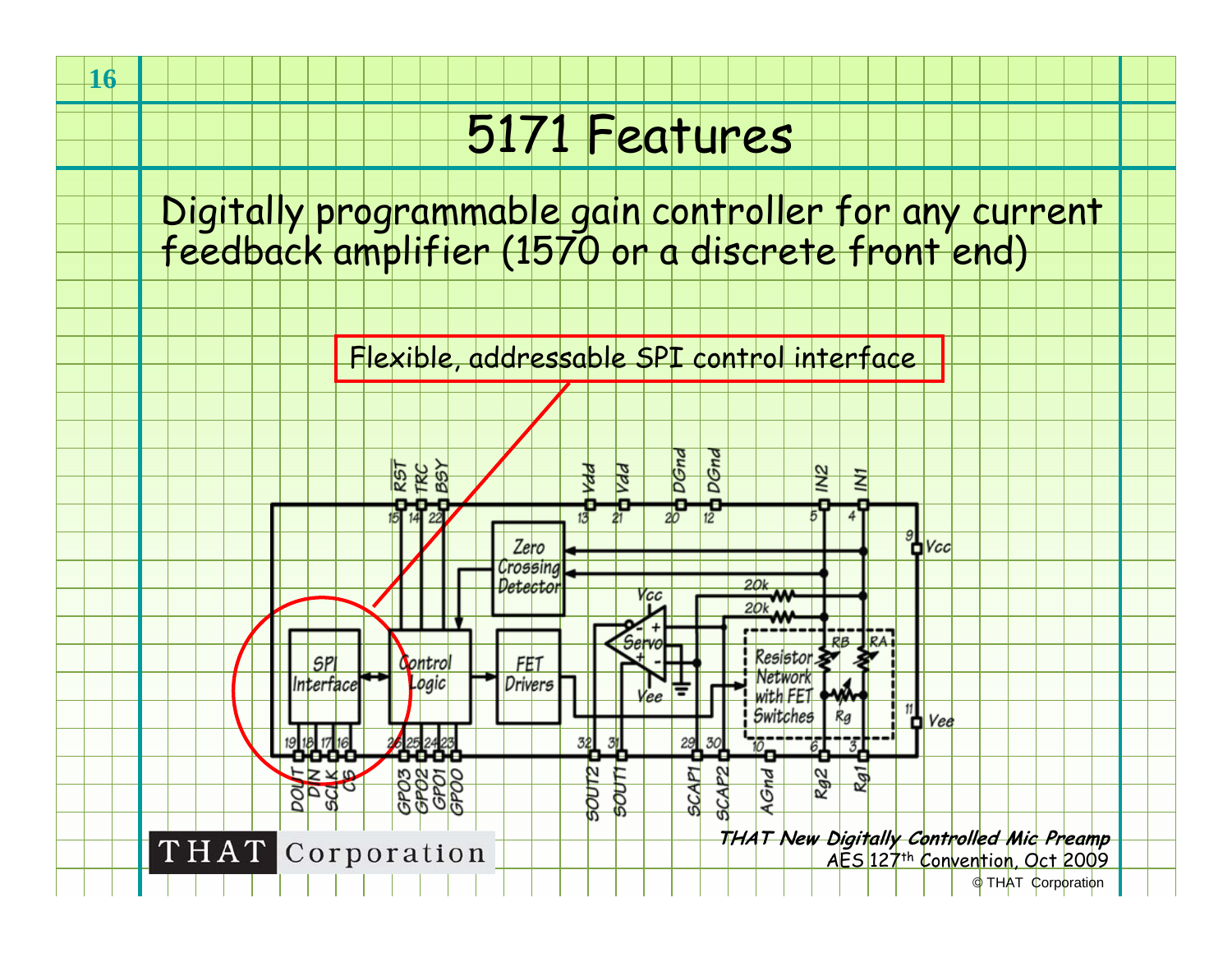**17**

Digitally programmable gain controller for any current feedback amplifier (1570 or a discrete front end)



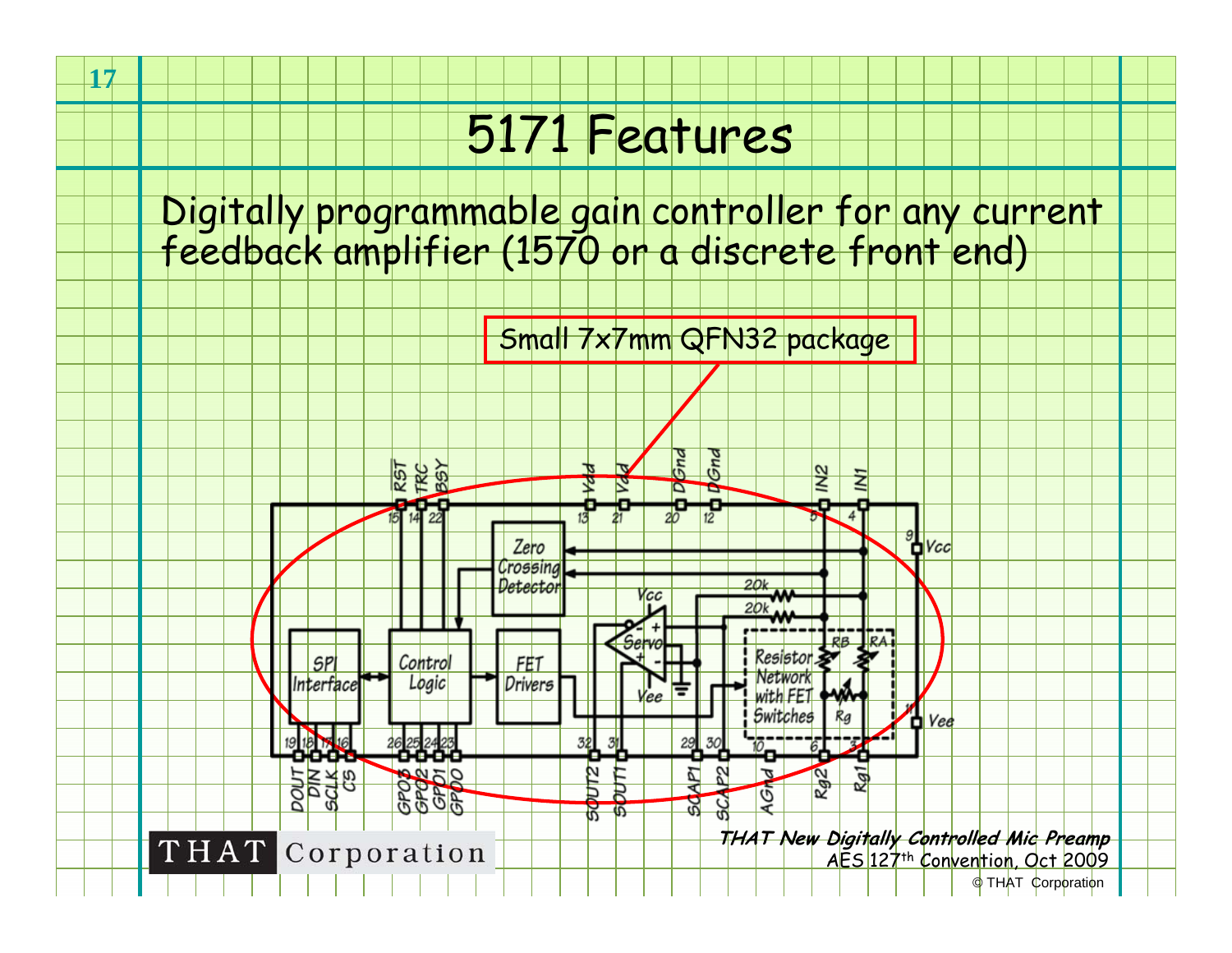# 5171 Resistor Network

 The Resistor Network is  $\overline{M}$ Þ basically a U-pad formed by U1 |<br>THAT5171 three resistors – Rg, RA and  $\mathcal{Z}_{\mathsf{RA}}$ RB $RB$  Ability to vary RA and RB as well as RG allows impedance  $Rg$ optimization  $U<sub>2</sub>$ Rg1 Rg2 **THAT1570** Vccl We can vary RAs and RBs and IN<sub>1</sub> achieve more steps with fewer **OUT1**  $IN2$ resistors  $Ra$  $OUT2$  Network can be turned around  $Rg2$ to yield a digitally controlled Vee analog attenuator, but we'll leave that to you as an exercise**THAT** Corporation

**18**

•

•

•

•

**THAT New Digitally Controlled Mic Preamp** AES 127<sup>th</sup> Convention, Oct 2009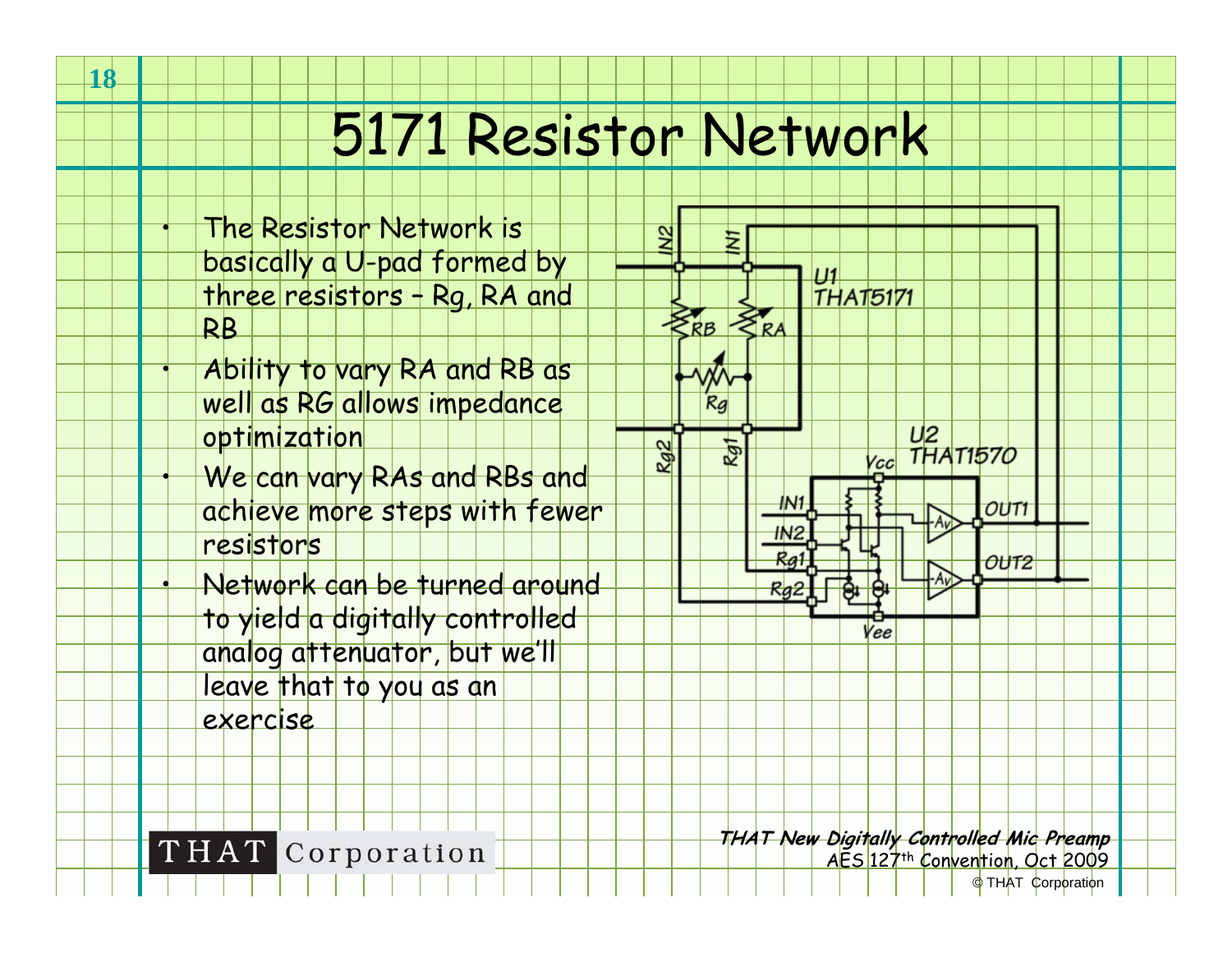# 5171 SPI Interface

•Addressable

**19**

- –GPO pins set 3-bit address during reset
- –Up to eight devices can share one chip select
- • Supports read-back
	- –Very handy during development
	- – Enables dynamically configurable "plug and play" architectures
		- Enables fault tolerant code
	- Provides the PCB layout simplicity of daisy-chaining with the speed and flexibility of an addressable memory architecture



–

•

**THAT New Digitally Controlled Mic Preamp** AES 127th Convention, Oct 2009 © THAT Corporation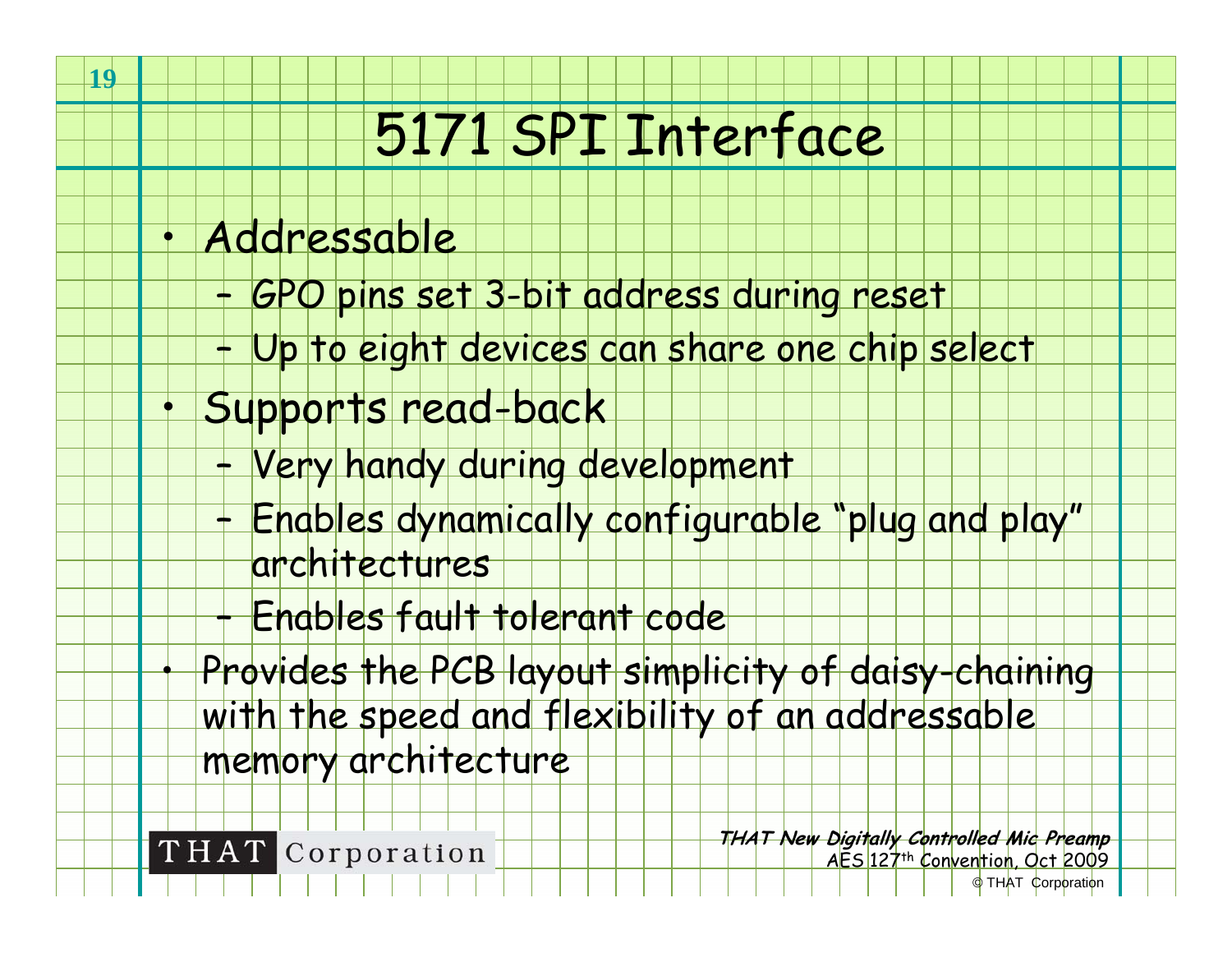### 5171 Servo Amplifier

- • Minimizes differential DC offset at preamp output
	- Servo is an integrator around the gain stage (e.g. 1570)
- • As the loop settles, the gain stage's output is driven to the input offset voltage of the servo (1.5mV max.)
- See 5171 datasheet for analysis of

loop timing vs audio BW

**THAT** Corporation

**20**

•

•

**THAT New Digitally Controlled Mic Preamp** AES 127th Convention, Oct 2009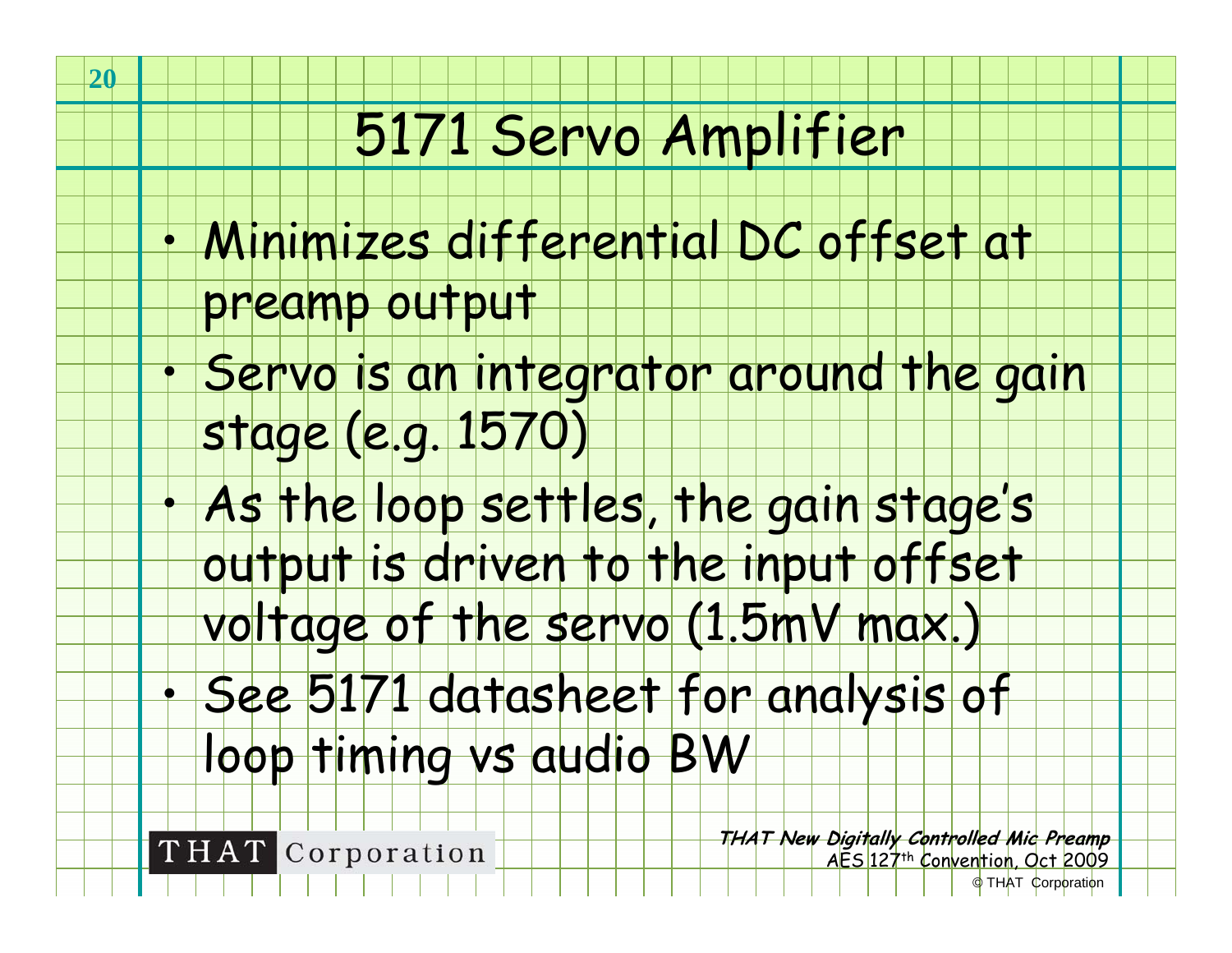#### 5171 Zero Crossing Detector

- Constrains gain changes to zero crossings (when audio signal is < 5mV)
	- Time-out forces a gain change if no zero
	- crossing occurs
		- –Time-out is adjustable with external RC
- • BSY pin (and software readable flag) indicates when device is waiting for a ZC
	- –Use to sync external processing to gain updates
- •Defeatable ("Immediate" gain update mode)



**THAT New Digitally Controlled Mic Preamp** AES 127th Convention, Oct 2009 © THAT Corporation

•

•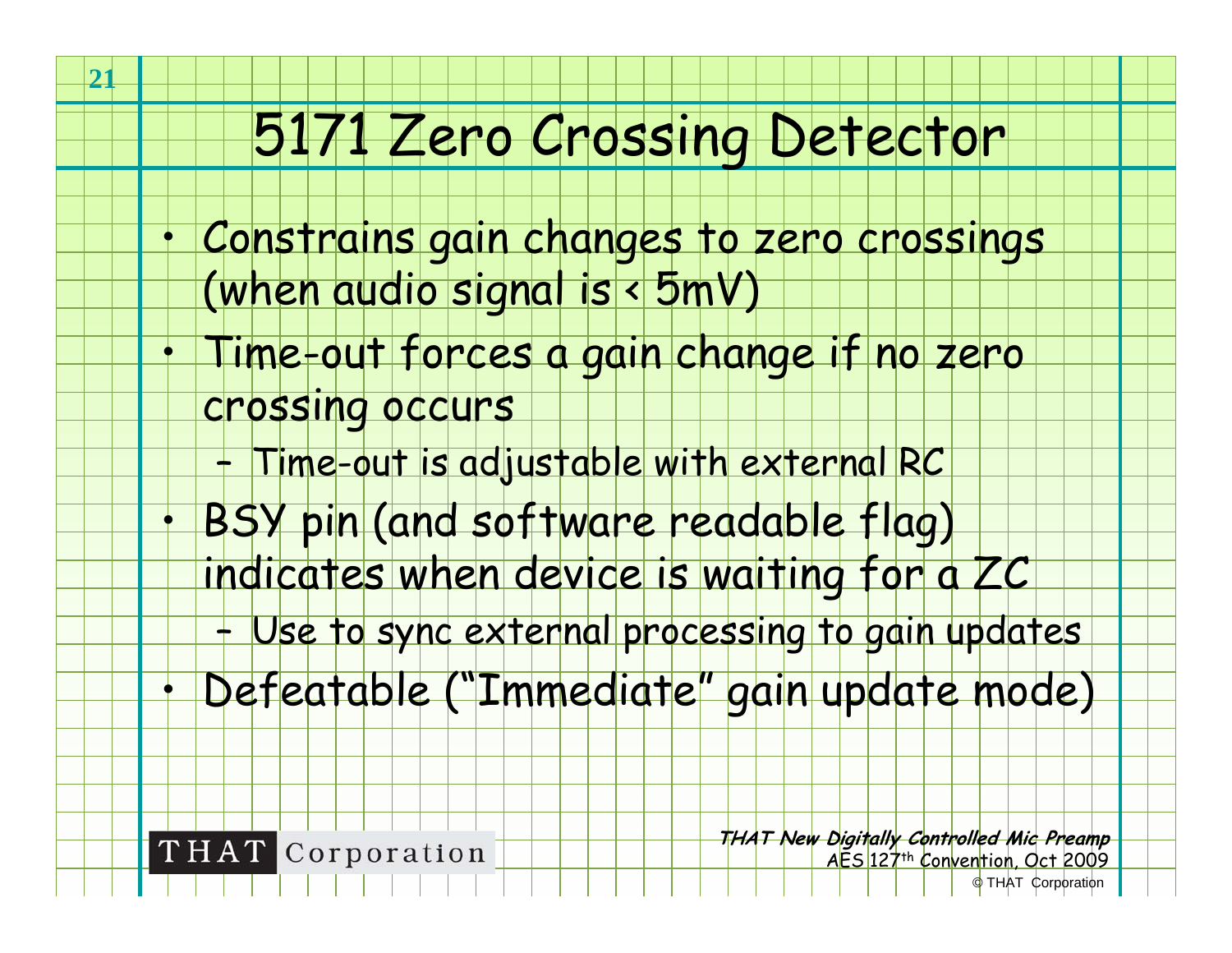



**22**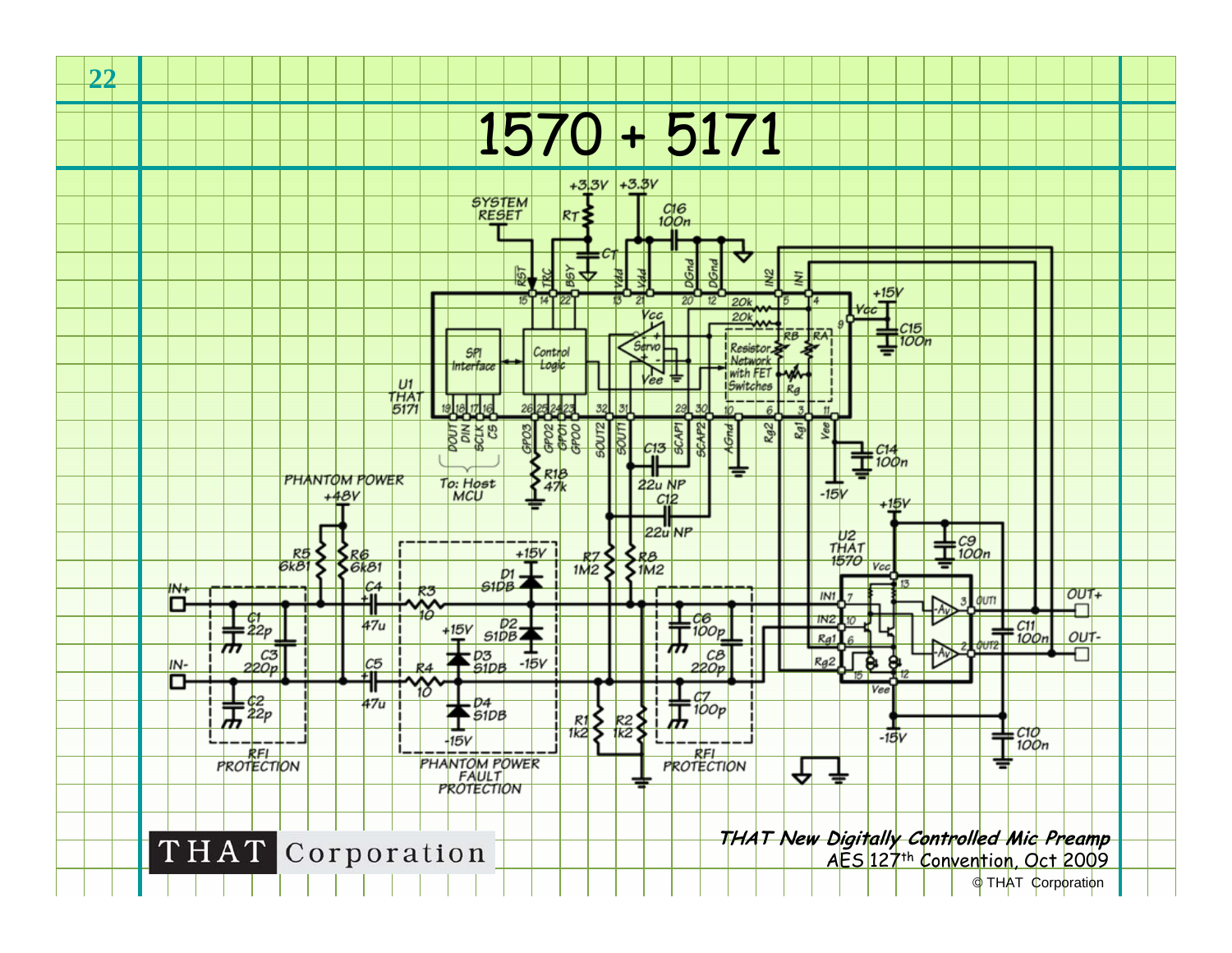# 1570 + 5171 Specifications

Gain range

–

**23**

•

•

•

•

•

•

•

•

- $+5.6$ dB, and  $+13.6$  to  $+68.6$ dB in 1dB steps
- –Or, 0dB and 8~63dB in 1dB steps, with -5.6dB attenuator
- Gain accuracy:
	- –0.15dB max error at each gain step
- Wide input swing:
	- – $+21$ dBu with  $\pm15V$  supplies  $(+5.6$ dB gain)
	- Wide output swing:
	- +26dBu on ±15V supplies
	- Wide power supply range:  $+/-5V$  to  $+/-17V$
- – EIN
	- –1.5 nV/√Hz (68.6 dB gain)
	- – $22 nV/VHz$  (0 dB gain)
- Dynamic Range:
	- – $120dB$  @ 30dB gain (1kHz; Vout = +21dBu; 22kHz BW)
	- THD+N:
		- –0.0003% @ 30dB gain (1kHz; Vout = +21dBu; 22kHz BW)



**THAT New Digitally Controlled Mic Preamp**

AES 127th Convention, Oct 2009 © THAT Corporation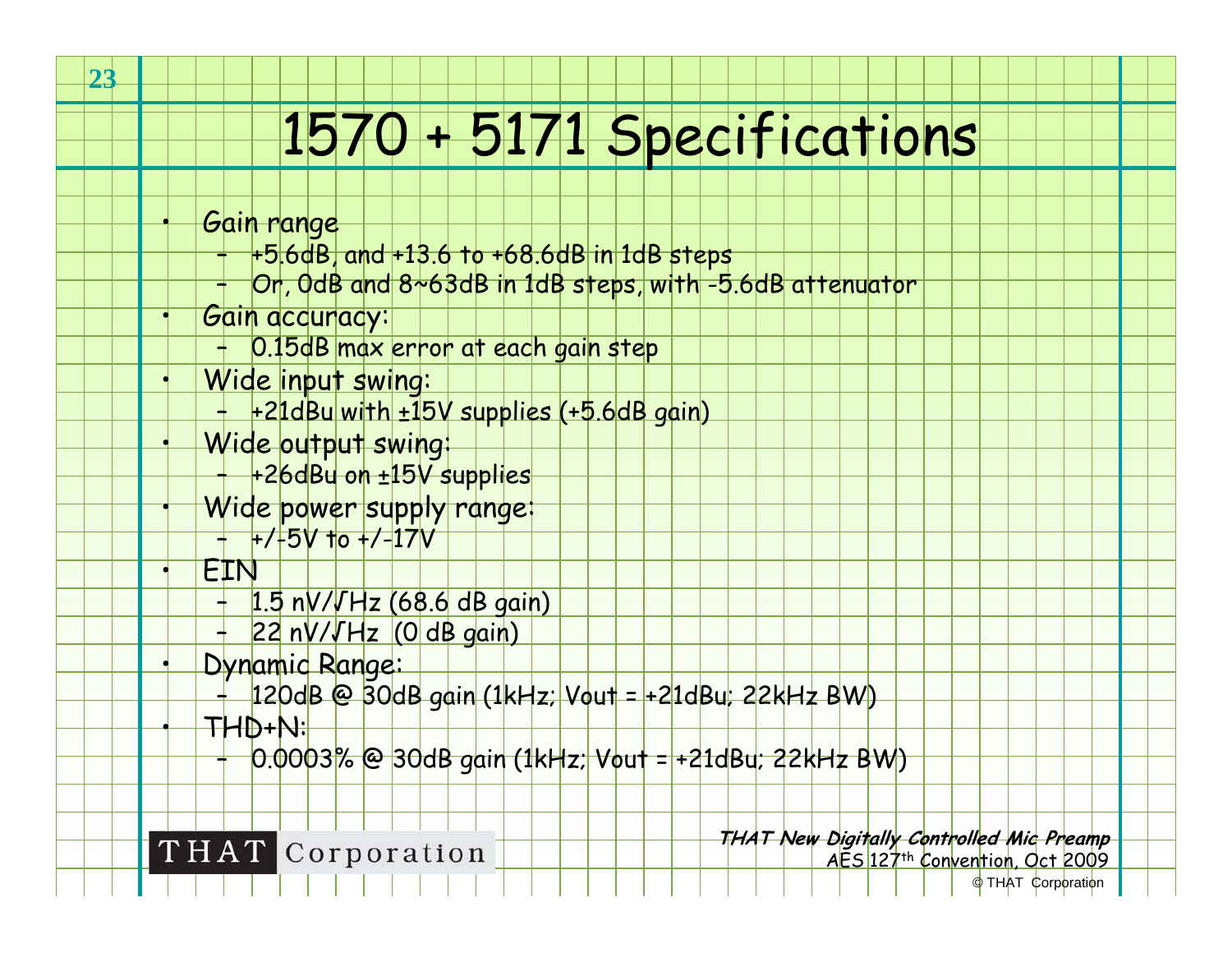# Why the Funny Gain Numbers?

- "0, 8, 9, 10, … 63dB" would be more intuitive, but…
	- Attenuator after mic pre renders
		- absolute numbers meaningless
	- – 5.6dB minimum gain optimizes headroom and dynamic range
	- – Relative gain steps are 1dB, that's what really matters



**THAT New Digitally Controlled Mic Preamp** AES 127th Convention, Oct 2009

© THAT Corporation

•

–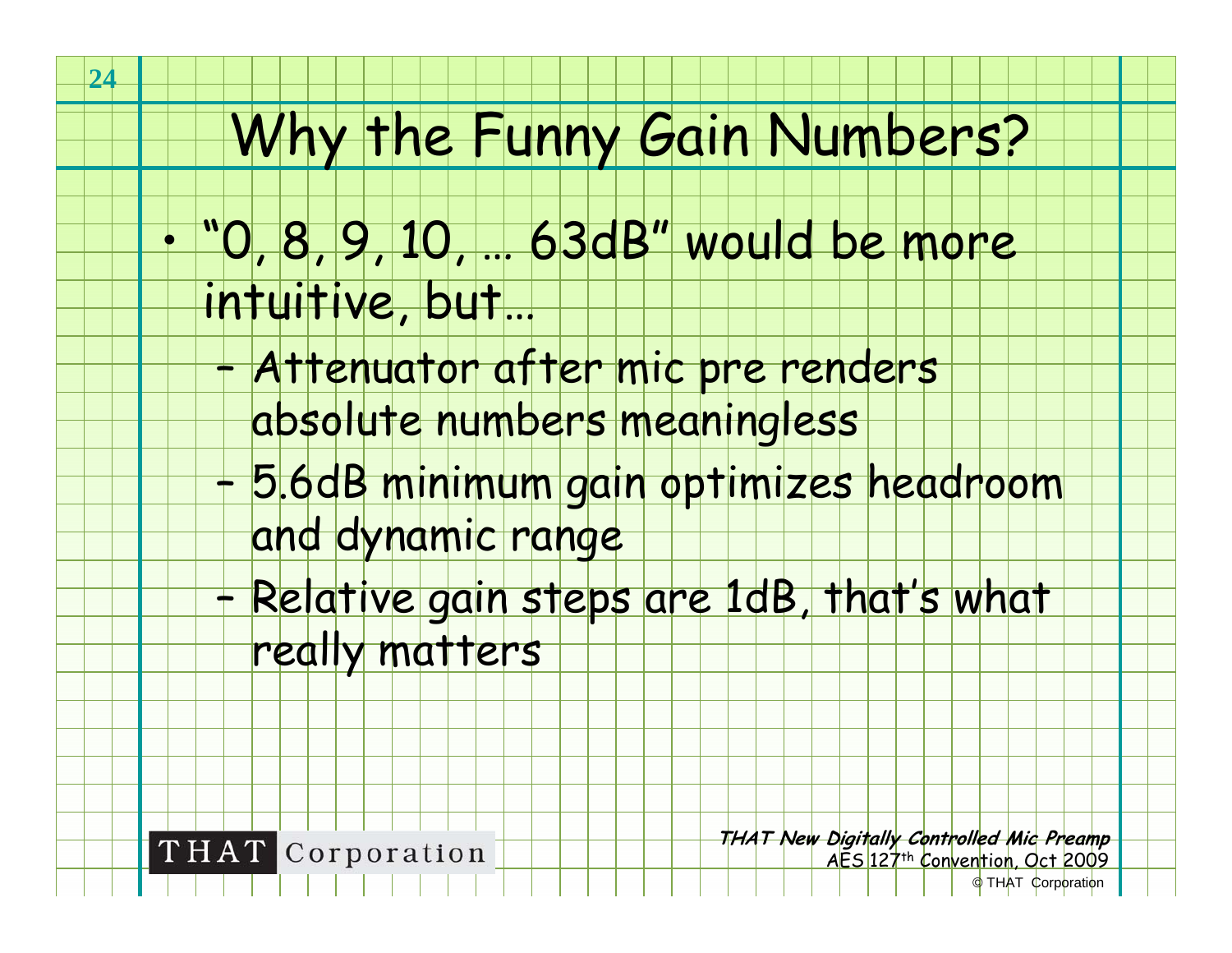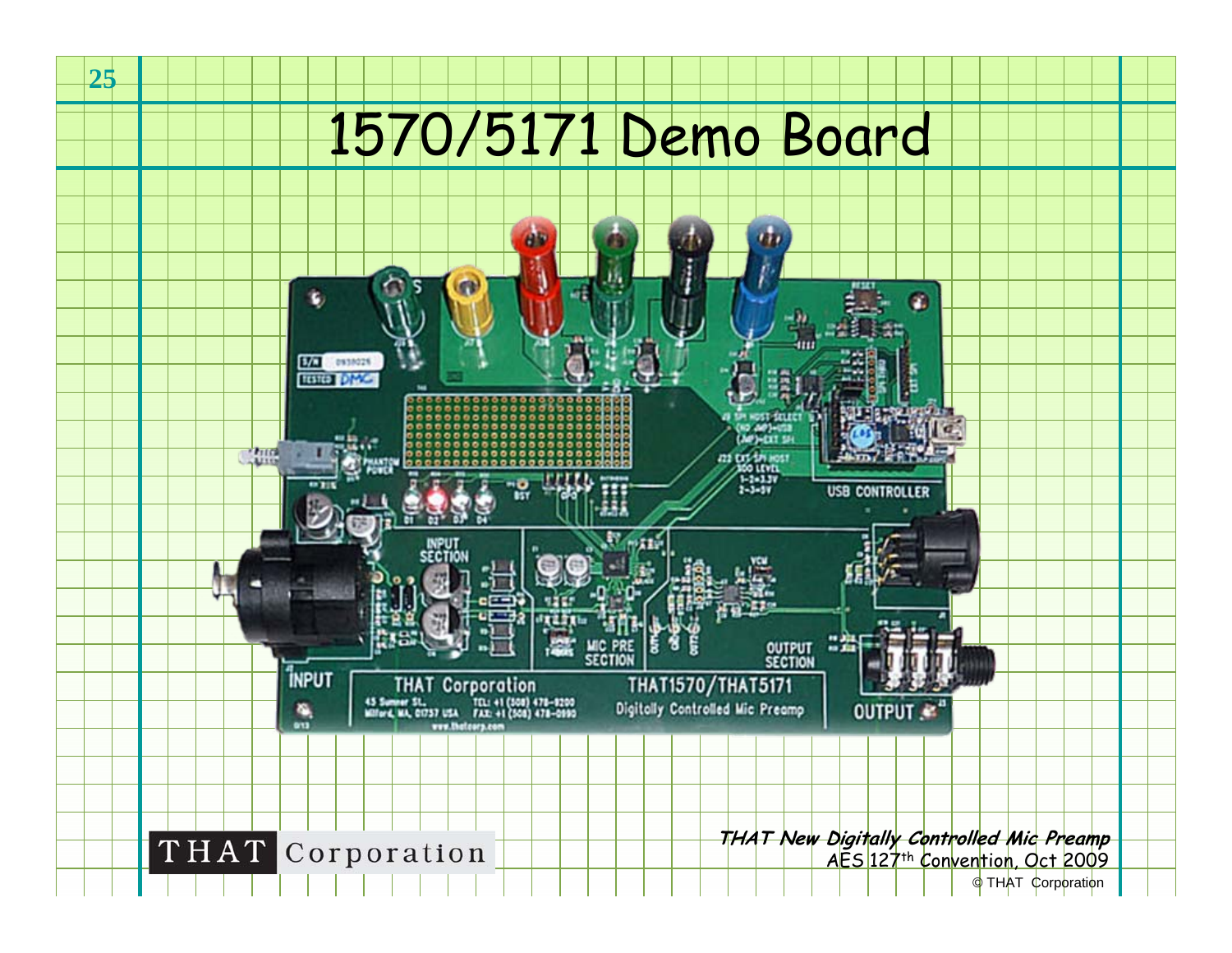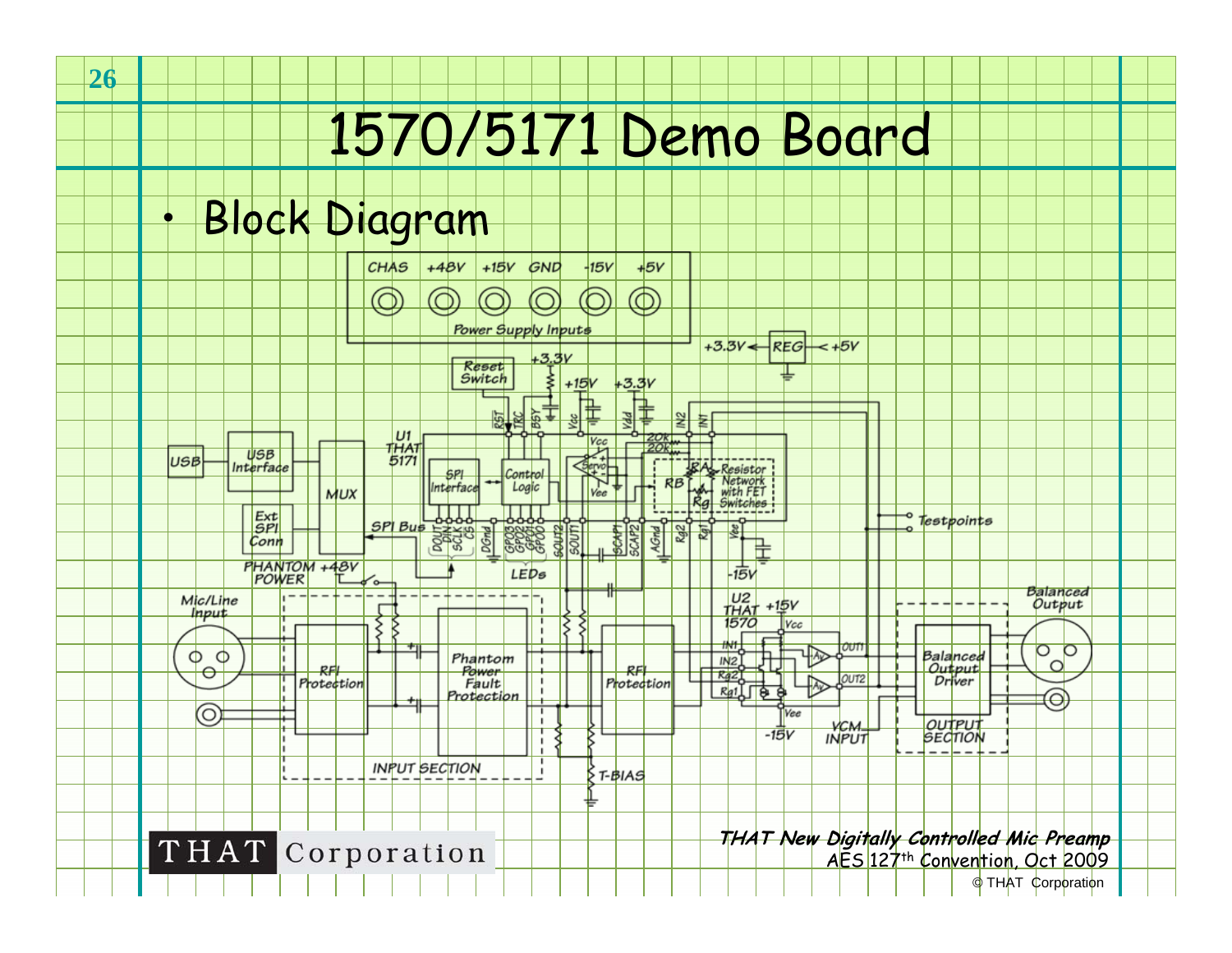• GUI controls up to 8 devices • Connection to PC is USB

THAT Corporation

**27**

| <b>Digitally Controlled Mic Preamp</b><br><b>Demonstration System</b><br>45 Sumner St. Milford, MA 01757 USA | <b>THAT Corporation</b><br>+1(508)478-9200<br>digmicpre@thatcorp.com |                                                                      |  |  |  |
|--------------------------------------------------------------------------------------------------------------|----------------------------------------------------------------------|----------------------------------------------------------------------|--|--|--|
| www.digmicpre.com                                                                                            |                                                                      |                                                                      |  |  |  |
| Gain                                                                                                         | <b>Outputs</b>                                                       |                                                                      |  |  |  |
|                                                                                                              |                                                                      | $\triangledown$ GPO[0]<br>GP0[1]<br>$\triangledown$ GPO[2]<br>GP0[3] |  |  |  |
| 50 dB 令<br><b>Options</b><br>Gain Mode<br>Immediate update<br><b>Device Address</b>                          | 1<br>$\mathbf{v}$                                                    | Step size (dB)<br>$\Rightarrow$                                      |  |  |  |
| Device 0                                                                                                     | $\checkmark$                                                         |                                                                      |  |  |  |
| <b>COM Port</b><br>COM5<br>$\mathbf{v}$                                                                      | COM5 Connected                                                       | V2.5                                                                 |  |  |  |
|                                                                                                              |                                                                      |                                                                      |  |  |  |
| THAT New Digitally Controlled Mic Preamp<br>AES 127 <sup>th</sup> Convention, Oct 2009                       |                                                                      |                                                                      |  |  |  |

 $\bullet$  THAT Digitally Controlled Mic Preamp  $\Box$ 

THAT1570 / THAT5171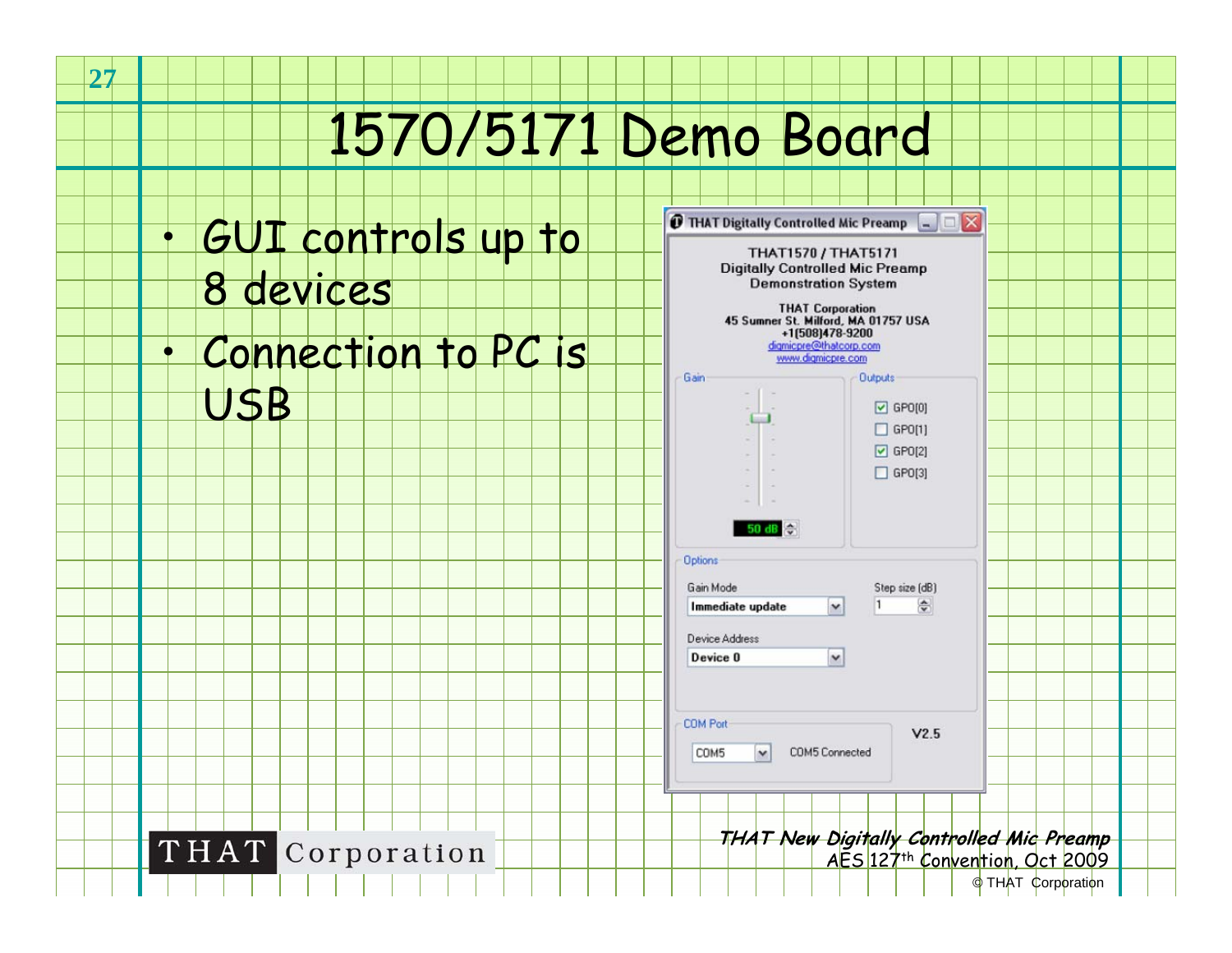#### •Specifications

| Parameter                                                                                                                                                  | Symbol         | Typical                                                                              | Units          |
|------------------------------------------------------------------------------------------------------------------------------------------------------------|----------------|--------------------------------------------------------------------------------------|----------------|
| Power supply voltage                                                                                                                                       | $V + V -$      | ±15                                                                                  |                |
| Maximum input level<br>$(V + IV - 15V)$                                                                                                                    | Vin-Bal        | $-2$                                                                                 | dBu            |
| Maximum differential output level<br>$(Y + IV - 15V)$                                                                                                      | Vour           | $+21$                                                                                | dBu            |
| Gain (input to output)                                                                                                                                     | AdB            | 0<br>8 to 63 in 1 dB steps                                                           | dB             |
| Gain error (all settings)                                                                                                                                  | Aerr           | $\pm 0.15$                                                                           | dB             |
| Total Harmonic Distortion<br>$($ Y <sub>OUT</sub> = +16 dBu (5 $V_{RMS}$ ); R <sub>L</sub> = 10k $\Omega$ ;<br>$C_{\rm L} = 10pF$ ; f = 1kHz; BW = 22 kHz) | THD            | 0.0003 (OdB gain)<br>0.0003 (20dB gain)<br>0.0008 (40dB gain)<br>$0.006$ (60dB gain) | %              |
| Equivalent input noise<br>(main output)                                                                                                                    | EIN            | 1.65 (60dB gain)<br>1.9 (40dB gain)<br>$5.0$ (20 dB gain)                            | nV/VHz         |
| Equivalent input noise<br>$(1570$ output)                                                                                                                  | EIN            | $22.9$ (OdB gain)<br>1.65 (60dB gain)<br>$1.9(40d\beta$ gain)<br>4.8 (20dB gain)     | $hV/\sqrt{Hz}$ |
| Supply current                                                                                                                                             | Icc; -Iee, Idd | 20 (odB gain)<br>$23(Y + \text{supply})$<br>$23 (V$ - $\sqrt{supp(y)}$               | mA             |
|                                                                                                                                                            |                | $0.5$ (+5V supply)                                                                   |                |

THAT Corporation

**THAT New Digitally Controlled Mic Preamp**

AES 127<sup>th</sup> Convention, Oct 2009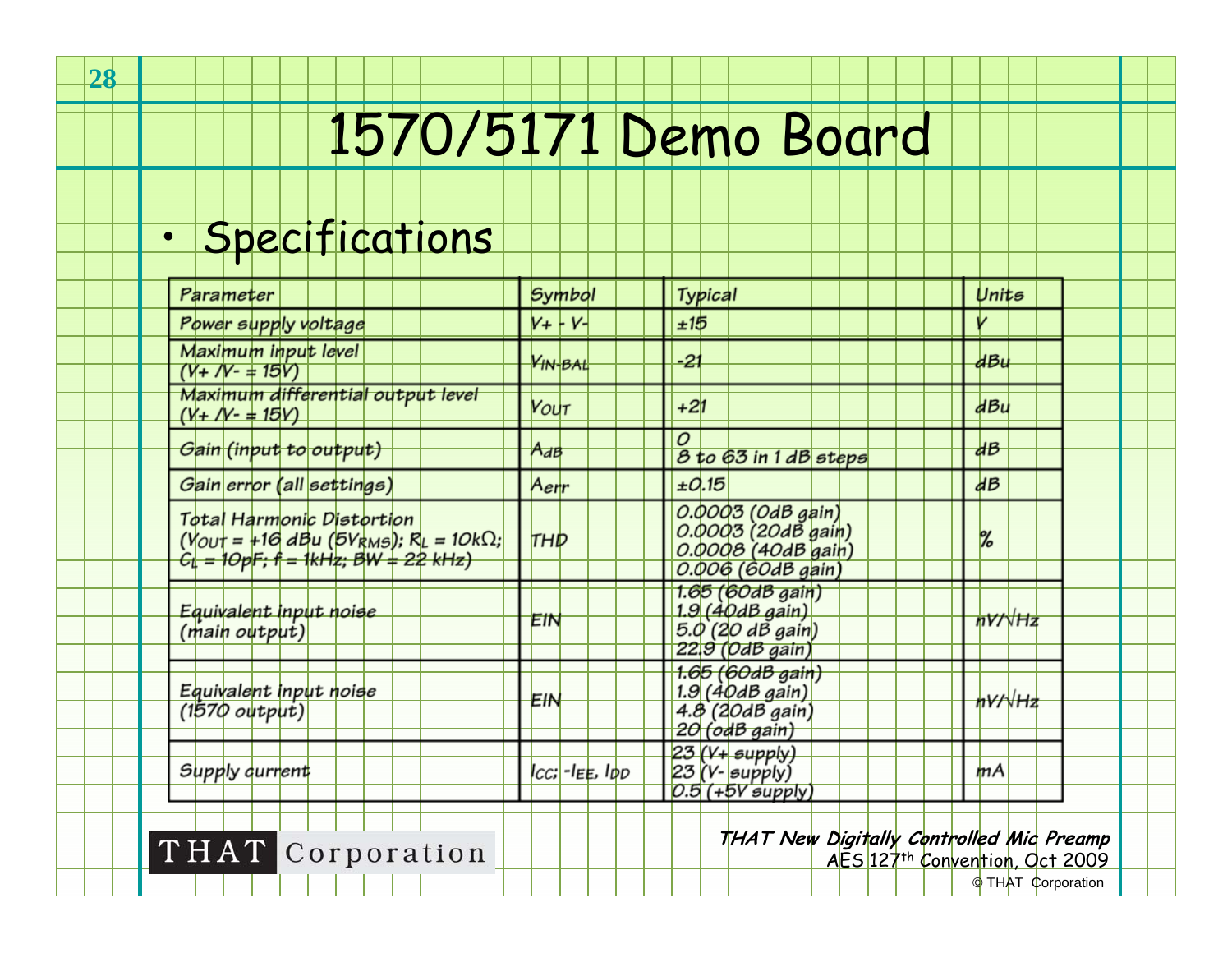- Better Dynamic Range
	- –See analysis on forthcoming slides
- Lower Switching Glitches
	- Special (patent pending) FET switches
	- Zero crossing detector with controllable time-out
	- Max gain error = 0.15dB, therefore gain changes are<br>monotonic
	- –Reports from the field are that we are "best in class"
- Lower Cost
	- + Mix and match 1570, 5171, or your favorite low cost<br>| discrete front end
	- –57 accurate gain steps in tiny space for less than the cost<br>of a few analog switch ICs
	- – Design Reuse
		- •Pump up the volume! Use the same 5171 for ALL your low

**THAT** Corporation

**THAT New Digitally Controlled Mic Preamp** AES 127th Convention, Oct 2009

© THAT Corporation

•

•

•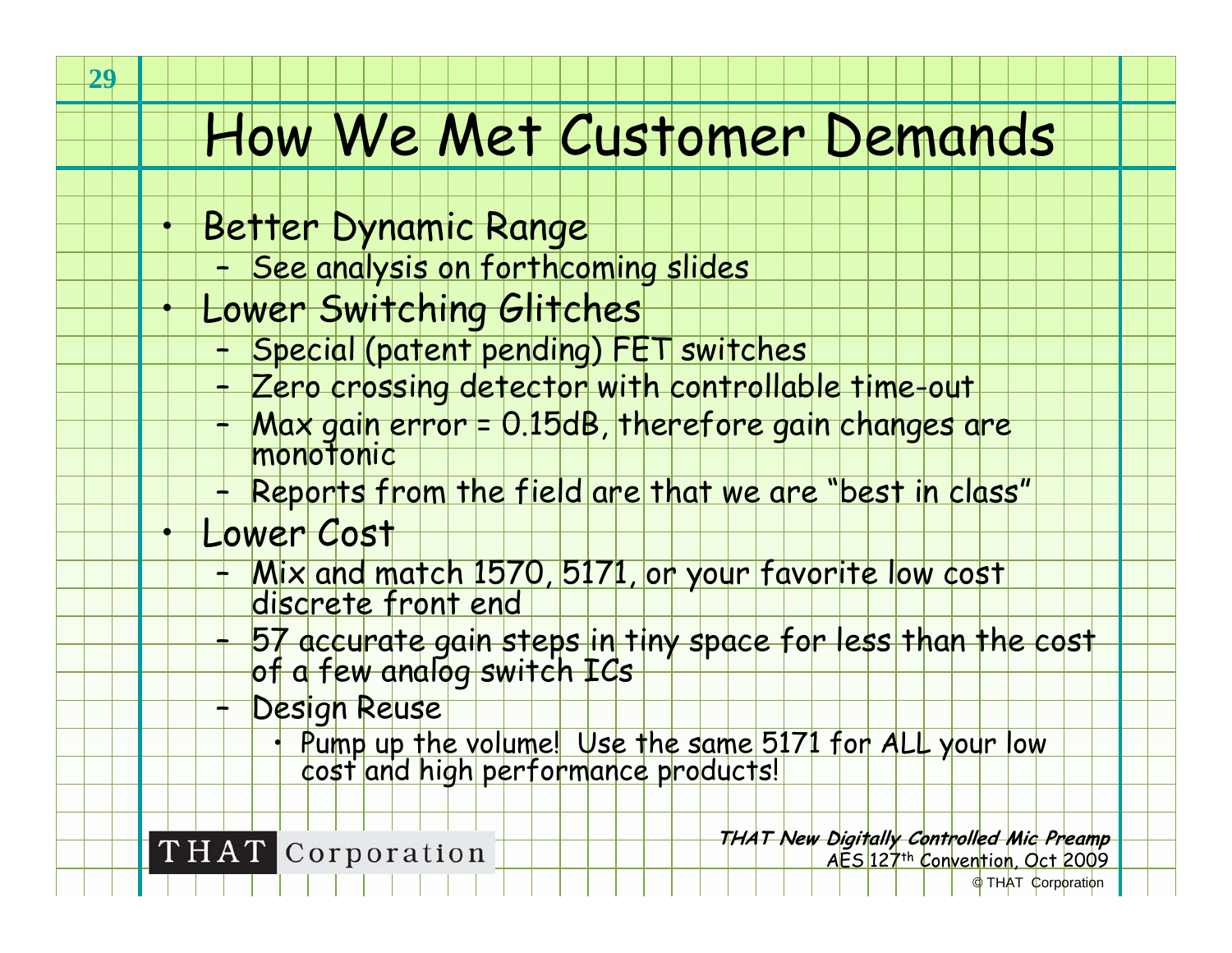- **Terminology**
- Input headroom critical to prevent clipping from hot signals
- Dynamic Range critical in digital systems (don't waste bits in the ADC!)



•

•

•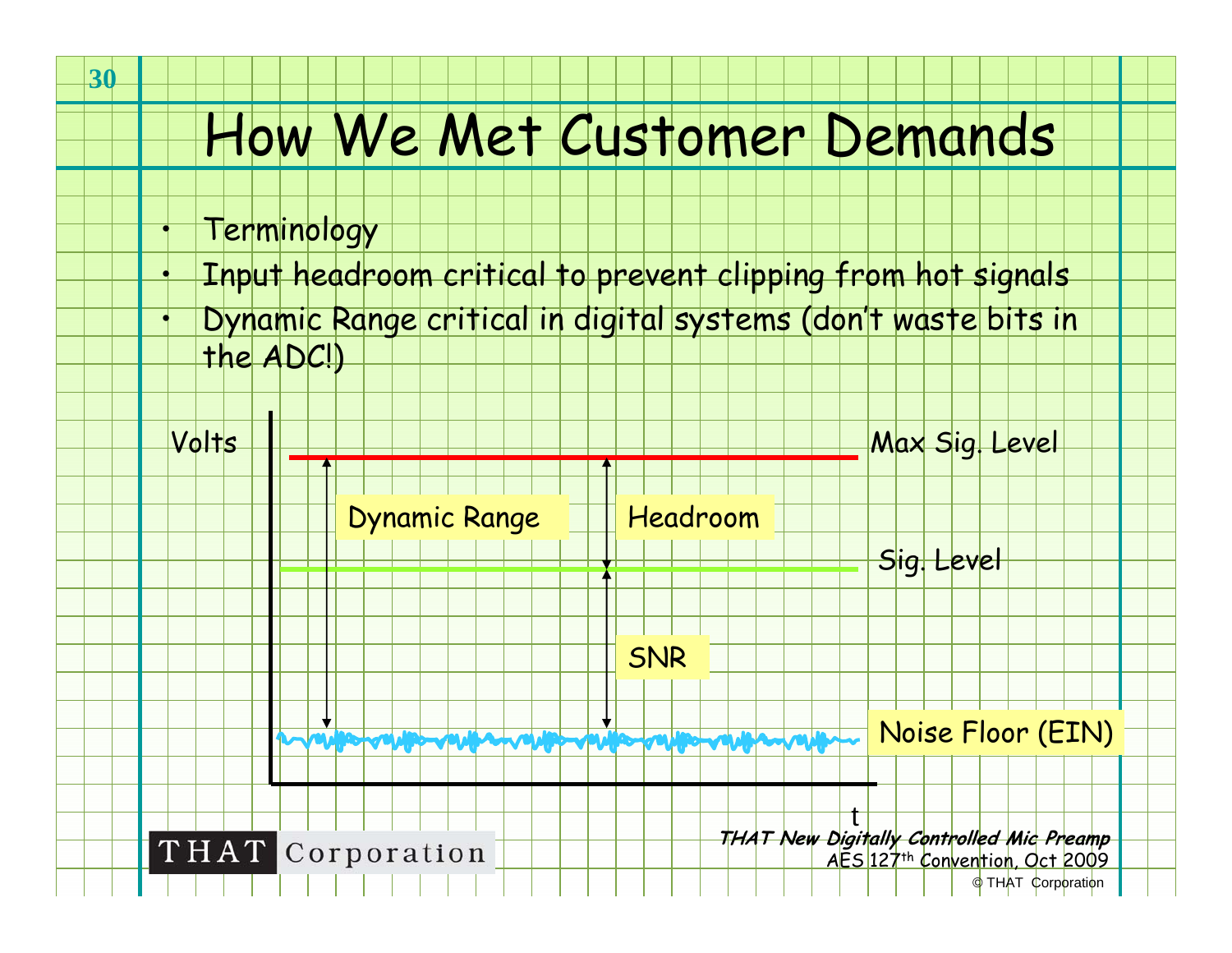- • Maximizing Dynamic Range
	- –Option 1: Turn the noise down
	- –Option 2: Turn max sig level (headroom) up



Dynamic Range

Option 2: Turn the max signal level up

Option 1: Turn the noise down

Noise Floor m range range range in anger anger range range in ang



**31**

**THAT New Digitally Controlled Mic Preamp** AES 127th Convention, Oct 2009 © THAT Corporation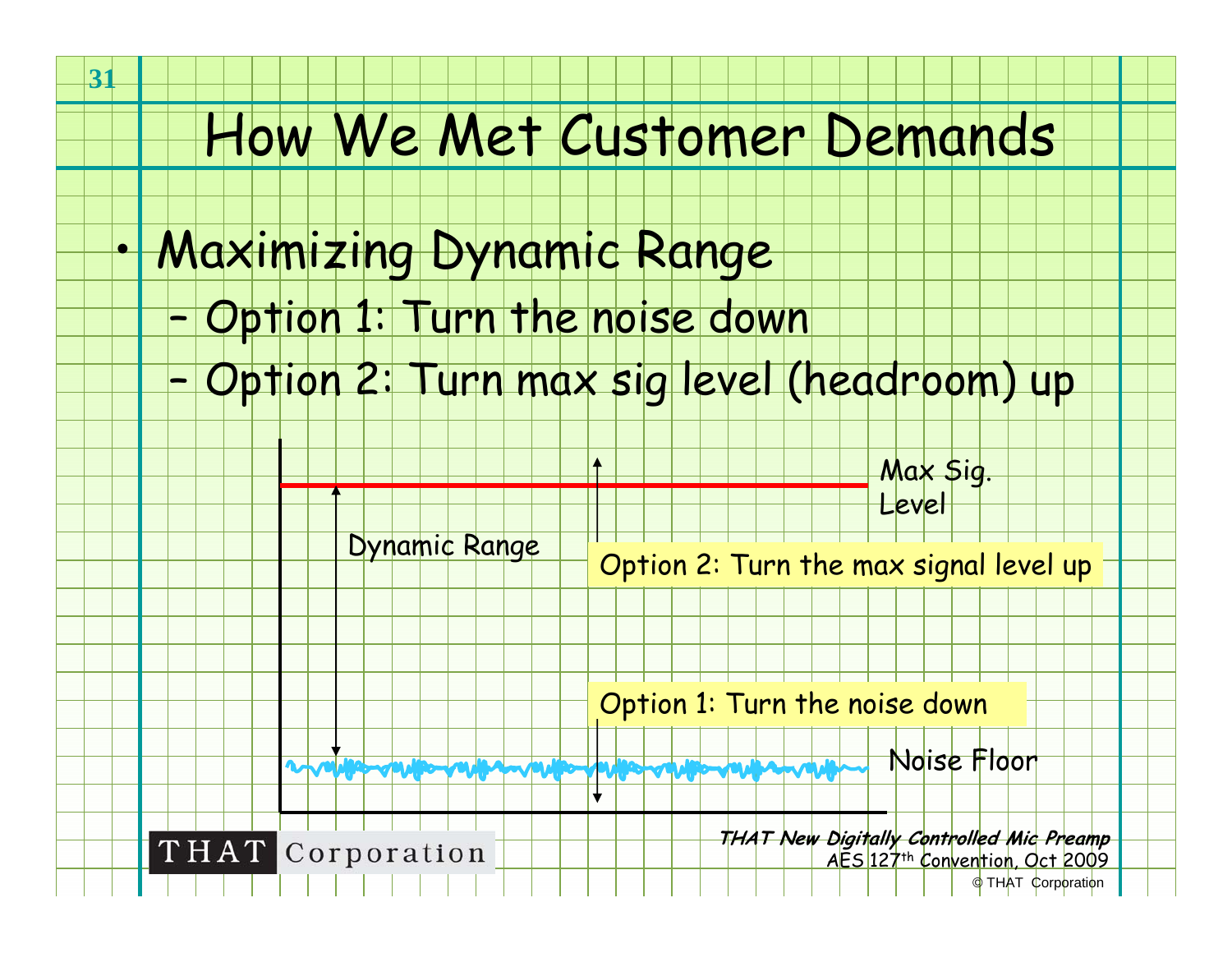- Dynamic Range Trade Offs
	- – Option 1: (turn noise down)
		- Seems obvious, but…
		- **' © Generally requires higher current** consumption
		- <u>, © Greater demands on surrounding system</u> (PSRR, low impedances, etc.)
		- Option 2: (turn up the max sig level)
			- **A® Requires higher power supply rails**
			- &More headroom
	- –Option 2 is preferred!



–

**32**

•

•

•

•

**THAT New Digitally Controlled Mic Preamp** AES 127th Convention, Oct 2009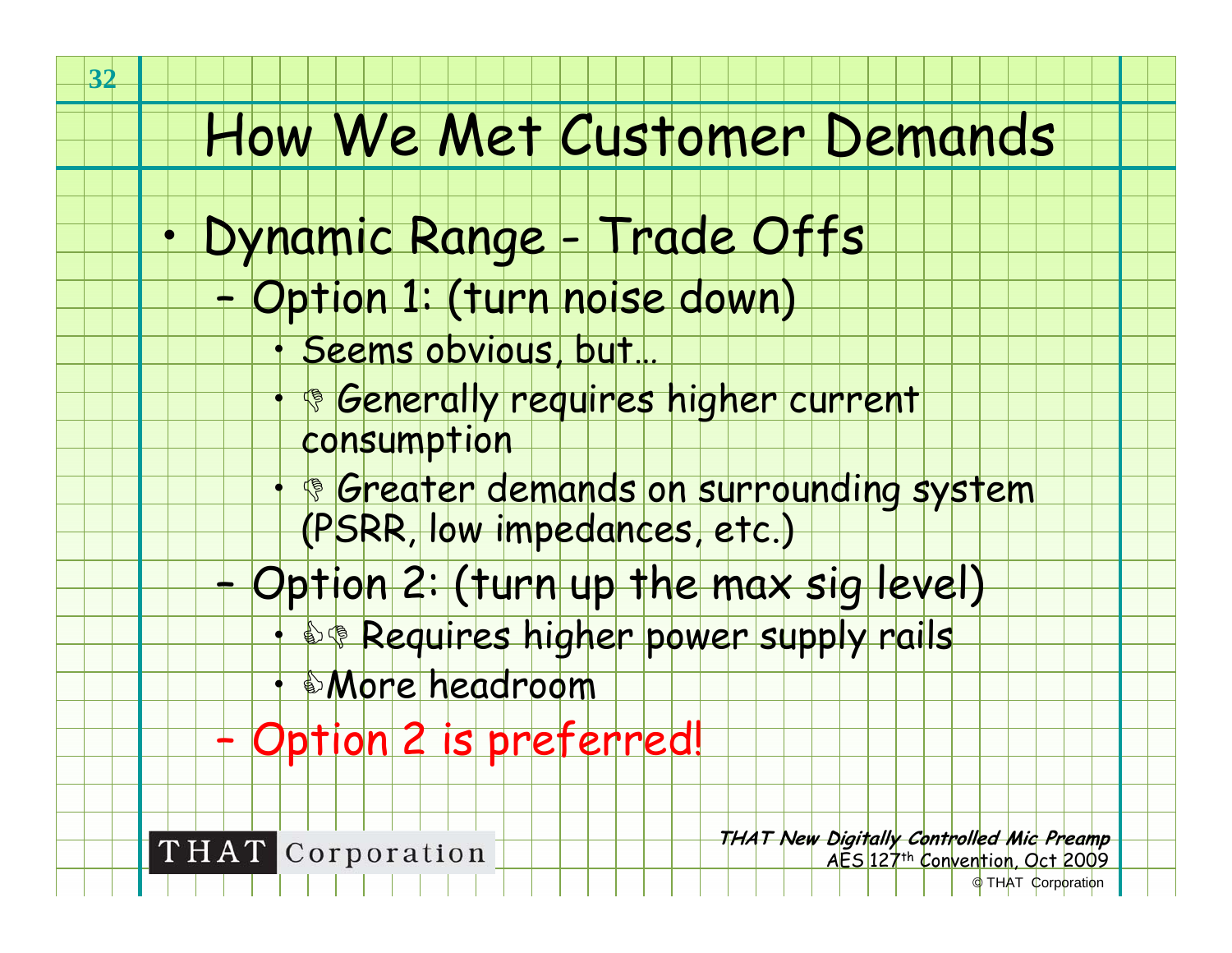#### How Much Input Headroom Do We Need?

- Loudest audio sources (SPL)
	- –Someone singing loudly: 130dB
	- –Guitar amp turned to 11: 140dB
	- –Loud orchestral instrument: 155dB
	- –<mark>- Space Shuttle: 1</mark>80dB
- Mic sensitivity
	- –Typically 10-50 mV/Pa
	- –Do the math…



**THAT New Digitally Controlled Mic Preamp** AES 127th Convention, Oct 2009

© THAT Corporation

•

•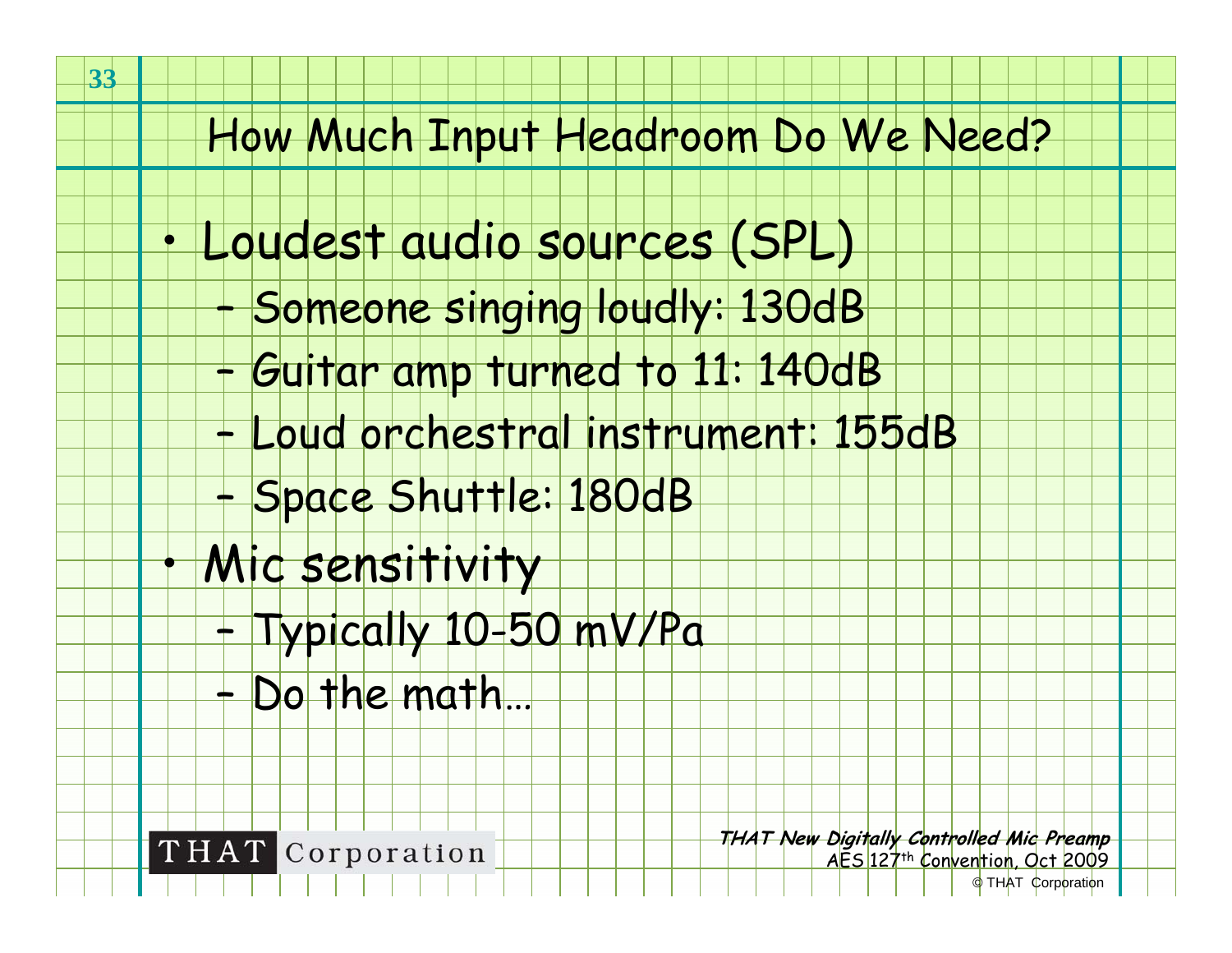# Microphone Output Levels

| <b>Sensitivity</b>                                               |       |                |           |                |                |                |          | Maximum Sound Pressure Level (Max SPL) @ 1 kHz |                |                |          |     |                |      |          |                |                         |  |
|------------------------------------------------------------------|-------|----------------|-----------|----------------|----------------|----------------|----------|------------------------------------------------|----------------|----------------|----------|-----|----------------|------|----------|----------------|-------------------------|--|
| mV/Pa                                                            | dBu   | 120            | 122       | 124            | 126            | 128            | 130      | 132                                            | 134            | 136            | 138      | 140 | 142            | 144  | 146      | 148            | 150                     |  |
| $\overline{2}$                                                   | $-52$ | $-26$          | $-24$     | $-22$          | $-20$          | $-18$          |          |                                                |                |                |          |     | -4             | $-2$ | $\alpha$ | $\overline{2}$ | $\overline{\mathbf{4}}$ |  |
| 4                                                                | $-46$ | $-20$          | $-18$     | $-16$          | $-14$          | $-12$          |          |                                                |                |                |          |     | 2              | 4    | 6        | 8              | 10                      |  |
| 6                                                                | $-42$ | $-16$          | $-14$     | $-12$          | $-10$          | $-8$           |          | Max Range                                      |                |                |          |     | 6              | 8    | 10       | 12             | 14                      |  |
| 8                                                                | $-40$ | $-14$          | $-12$     | $-10$          | $-B$           | -6             |          |                                                |                |                |          |     | $\overline{a}$ | 10   | 12       | 14             | 16                      |  |
| 10                                                               | $-38$ | $-12$          | $-10$     | -8             | -6             | -4             | -2       | o                                              | $\overline{2}$ | 4              | 6        | 8   | 10             | 12   | 14       | 16             | 18                      |  |
| 12                                                               | $-36$ | $-10$          | $-8$      | -6             | $-4$           | $-2$           | Ō        | $\overline{2}$                                 | 4              | 6              | 8        | 10  | 12             | 14   | 16       | 18             | 20                      |  |
| 14                                                               | $-35$ | -9             | $-7$      | $-5$           | -3             | $-1$           | 1        | 3                                              | 5              | 7              | $\Omega$ | 11  | 13             | 15   | 17       | 19             | 21                      |  |
| 16                                                               | $-34$ | $-8$           | -6        | $-4$           | $-2$           | Ö              | 2        | 4                                              | 6              | 8              | 10       | 12  | 14             | 16   | 18       | 20             | 22                      |  |
| 18                                                               | $-33$ | $-7$           | $-5$      | $-3$           | $-1$           | 1              | 3        | 5                                              | 7              | $\overline{9}$ | 11       | 13  | 15             | 17   | 19       | 21             | 23                      |  |
| 20                                                               | $-32$ | $-6$           | -4        | $-2$           | Ō              | $\overline{2}$ | 4        | 6                                              | 8              | 10             | 12       | 14  | 16             | 18   | 20       | 22             | 24                      |  |
| 22                                                               | $-31$ | $-5$           | $-3$      | -1             | 1              | 3              | 5        | 7                                              | 9              | 11             | 13       | 15  | 17             | 19   | 21       | 23             | 25                      |  |
| 24                                                               | $-30$ | $-4$           | $-2$      | Ō              | $\overline{2}$ | 4              | 6        | 8                                              | 10             | 12             | 14       | 16  | 18             | 20   | 22       | 24             | 26                      |  |
| 26                                                               | $-29$ | $-3$           | $-1$      |                | 3              | 5              | 7        | 9                                              | 11             | 13             | 15       | 17  | 19             | 21   | 23       | 25             | 27                      |  |
| 28                                                               | $-29$ | $-3$           | $-1$      |                | 3              | 5              | 7        | 9                                              | 11             | 13             | 15       | 17  | 19             | 21   | 23       | 25             | 27                      |  |
| 30                                                               | $-28$ | $-2$           | 0         | $\overline{2}$ | 4              | 6              | 8        | 10                                             | 12             | 14             | 16       | 18  | 20             | 22   | 24       | 26             | 28                      |  |
| 32                                                               | $-28$ | $-2$           | 0         | $\overline{2}$ | 4              | 6              | 8        | 10                                             | 12             | 14             | 16       | 18  | 20             | 22   | 24       | 26             | 28                      |  |
| 34                                                               | $-27$ | -1             | 1         | 3              | 5              | 7              | 9        | 11                                             | 13             | 15             | 17       | 19  | 21             | 23   | 25       | 27             | 29                      |  |
| 36                                                               | $-27$ | -1             | 1         | з              | 5              | $\overline{7}$ | $\Omega$ | 11                                             | 13             | 15             | 17       | 19  | 21             | 23   | 25       | 27             | 29                      |  |
| 38                                                               | $-28$ | 0              | 2         | 4              | 6              | 8              | 10       | 12                                             | 14             | 16             | 18       | 20  | 22             | 24   | 26       | 28             | 30                      |  |
| 40                                                               | $-26$ | Ō              | $\bar{2}$ | 4              | 6              | 8              | 10       | 12                                             | 14             | 16             | 18       | 20  | 22             | 24   | 26       | 28             | 30                      |  |
| 42                                                               | $-25$ | 1              | 3         | 5              | 7              | 9              | 11       | 13                                             | 15             | 17             | 19       | 21  | 23             | 25   | 27       | 29             | 31                      |  |
| 44                                                               | $-25$ | 1              | 3         | 5              | 7              | 9              | 11       | 13                                             | 15             | 17             | 19       | 21  | 23             | 25   | 27       | 29             | 31                      |  |
| 46                                                               | $-25$ | 1              | 3         | 5              | 7              | 9              | 11       | 13                                             | 15             | 17             | 19       | 21  | 23             | 25   | 27       | 29             | 31                      |  |
| 48                                                               | $-24$ | $\overline{2}$ | 4         | 6              | 8              | 10             | 12       | 14                                             | 16             | 18             | 20       | 22  | 24             | 26   | 28       | 30             | 32                      |  |
| 50                                                               | $-24$ | $\overline{2}$ | 4         | 6              | 8              | 10             | 12       | 14                                             | 16             | 18             | 20       | 22  | 24             | 26   | 28       | 30             | 32                      |  |
|                                                                  |       |                |           |                |                |                |          |                                                |                |                |          |     |                |      |          |                |                         |  |
|                                                                  |       |                |           |                |                |                |          |                                                |                |                |          |     |                |      |          |                |                         |  |
| From: http://www.sengpielaudio.com/calculator-transferfactor.htm |       |                |           |                |                |                |          |                                                |                |                |          |     |                |      |          |                |                         |  |
|                                                                  |       |                |           |                |                |                |          |                                                |                |                |          |     |                |      |          |                |                         |  |
| Adding some headroom for peaks, mic preamp                       |       |                |           |                |                |                |          |                                                |                |                |          |     |                |      |          |                |                         |  |
|                                                                  |       |                |           |                |                |                |          |                                                |                |                |          |     |                |      |          |                |                         |  |
| $\frac{1}{2}$ innut must accent $\sim$ 12-20dBu max innut lev    |       |                |           |                |                |                |          |                                                |                |                |          |     |                |      |          |                |                         |  |

input must accept ~12-20dBu max input level

**34**

THAT Corporation

**THAT New Digitally Controlled Mic Preamp** AES 127<sup>th</sup> Convention, Oct 2009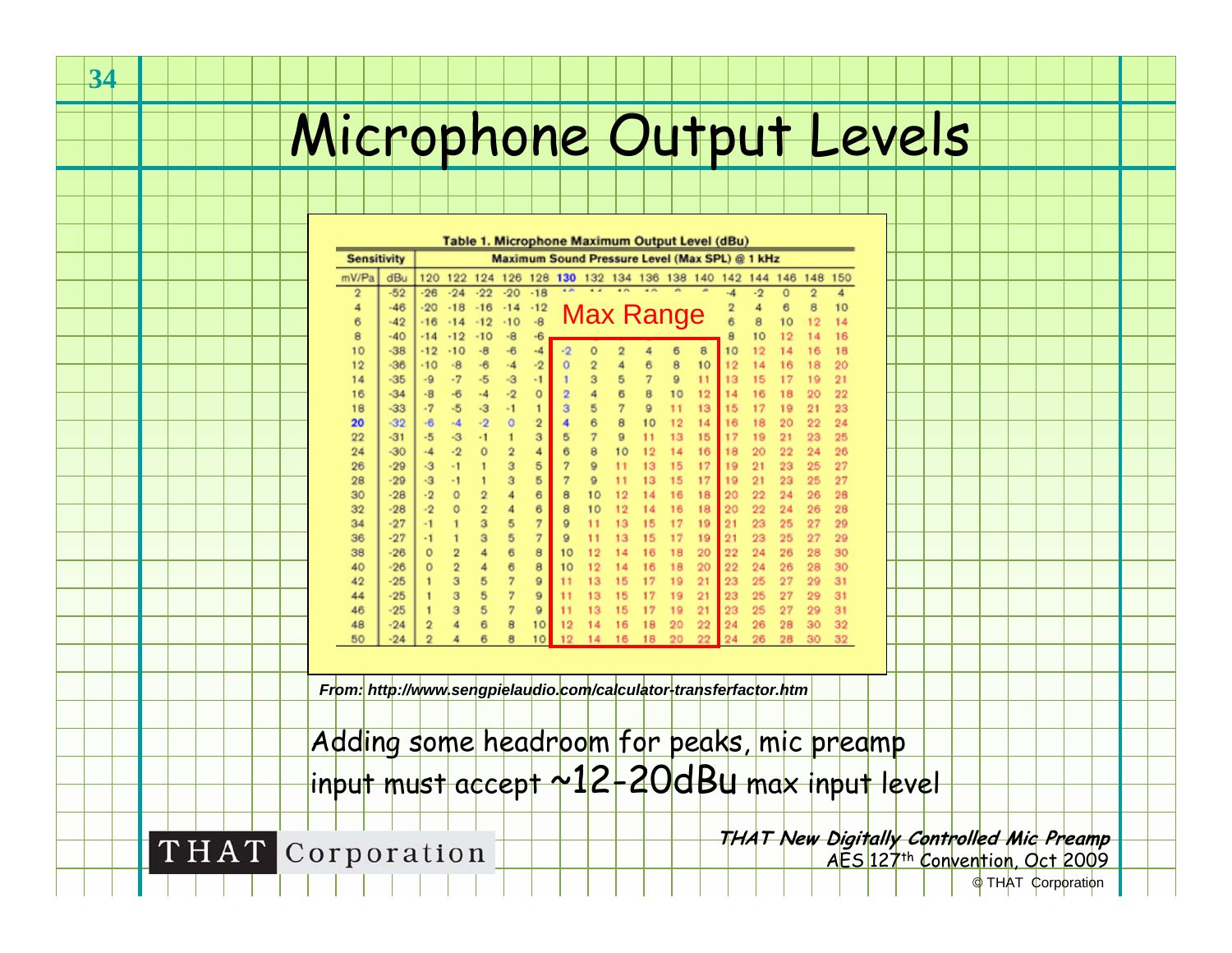#### Mic Preamp Input Headroom

- Mic pre input needs to handle ~12-20dBu
	- –This is why pro audio settled on +/-15V!
	- What are we getting today?
		- THAT1510/THAT1512/SSM2019/INA163/etc.:
			- •~24dBu (0dB gain; 1512)
			- •~18dBu (6dB gain)
		- PGA2500 (+/-5V rails)
			- 17.4dBu @ min (0dB) gain
			- •7.4dBu @ first (10dB) gain step
			- THAT 1570/5171 (+/-17V rails)
				- 22dBu @ min (5.6dB) min gain
				- 14dBu @ first (13.6dB) gain step



**THAT** Corporation

**THAT New Digitally Controlled Mic Preamp** AES 127th Convention, Oct 2009

© THAT Corporation

•

•

–

–

–

•

•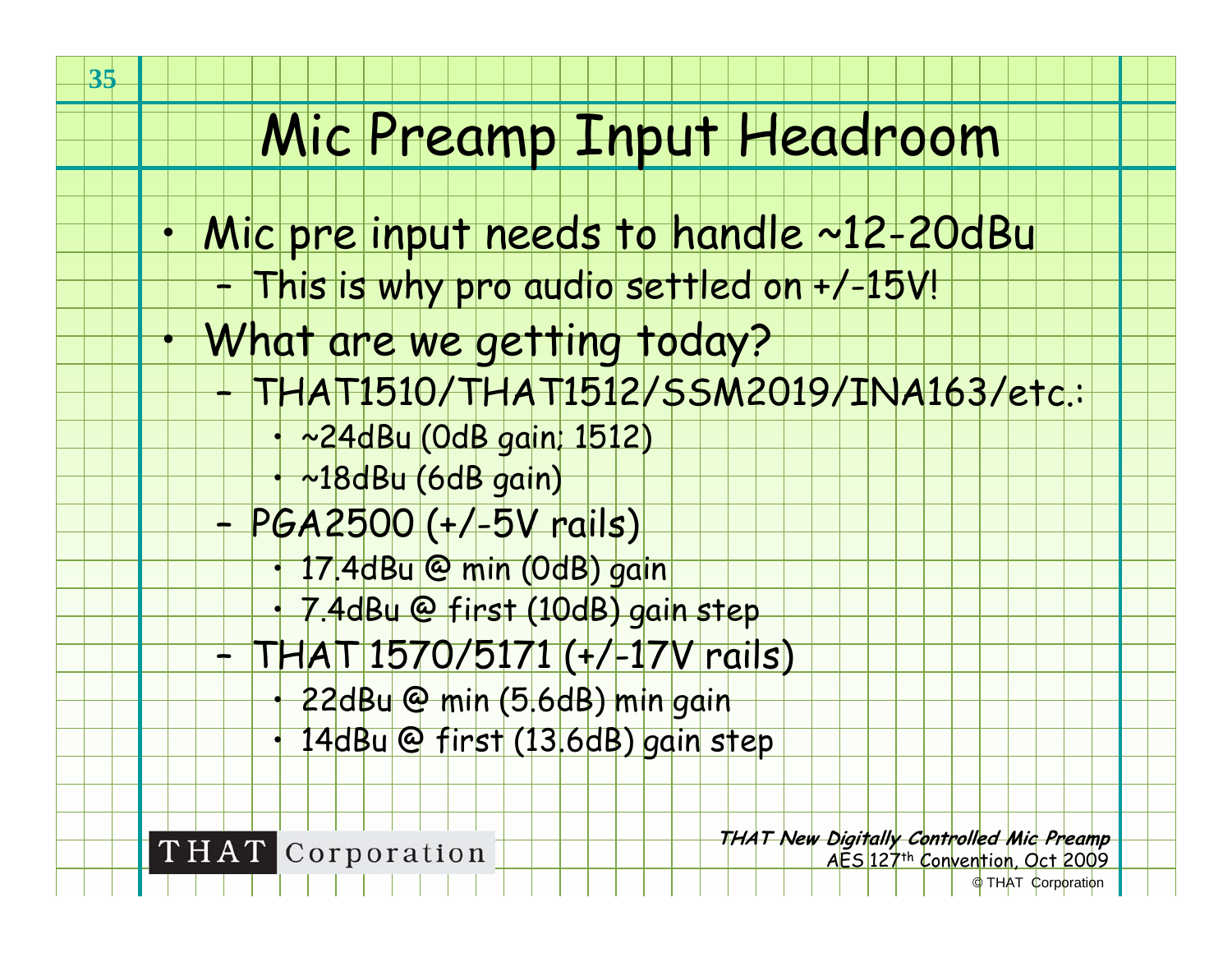### Input Pads

#### *"Pads are evil."*

- Anonymous pro audio manufacturer

#### Input Pads are Undesirable

– Cost

–

**36**

•

•

•

- PCB real estate
- –Degrade Performance (stay tuned…)
- • PGA EIN @ 0dB is compromised by 17dB! Don't use the 0dB setting!
- Therefore, PGA is almost always preceded by an input pad
	- THAT1570/5171 does not need an input pad



**THAT** Corporation

**THAT New Digitally Controlled Mic Preamp** AES 127<sup>th</sup> Convention, Oct 2009 © THAT Corporation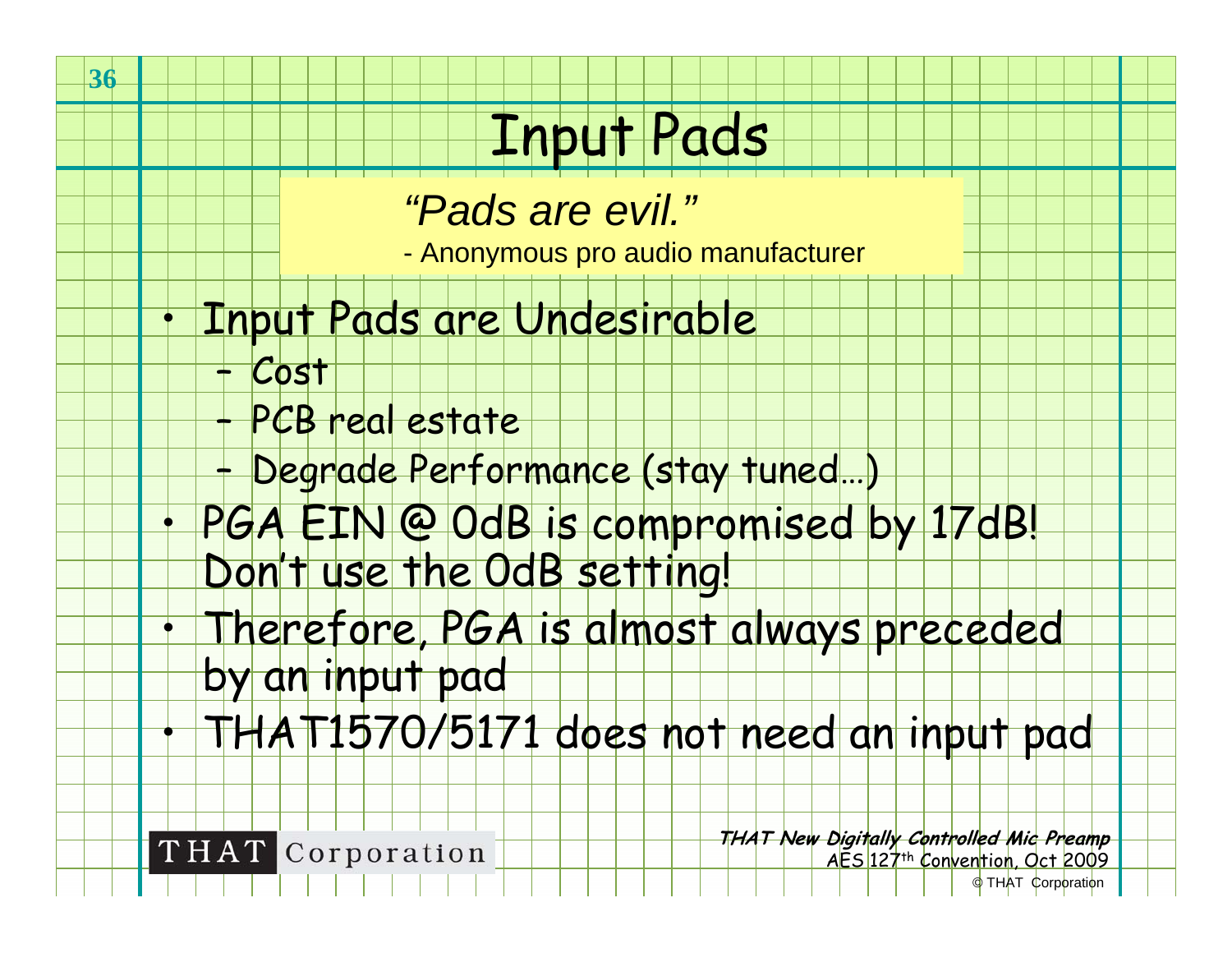#### THAT vs PGA - Max Input Level vs Gain

THAT ~10dB more headroom than PGA

**Max Input (dBu) vs. Gain (dB)**

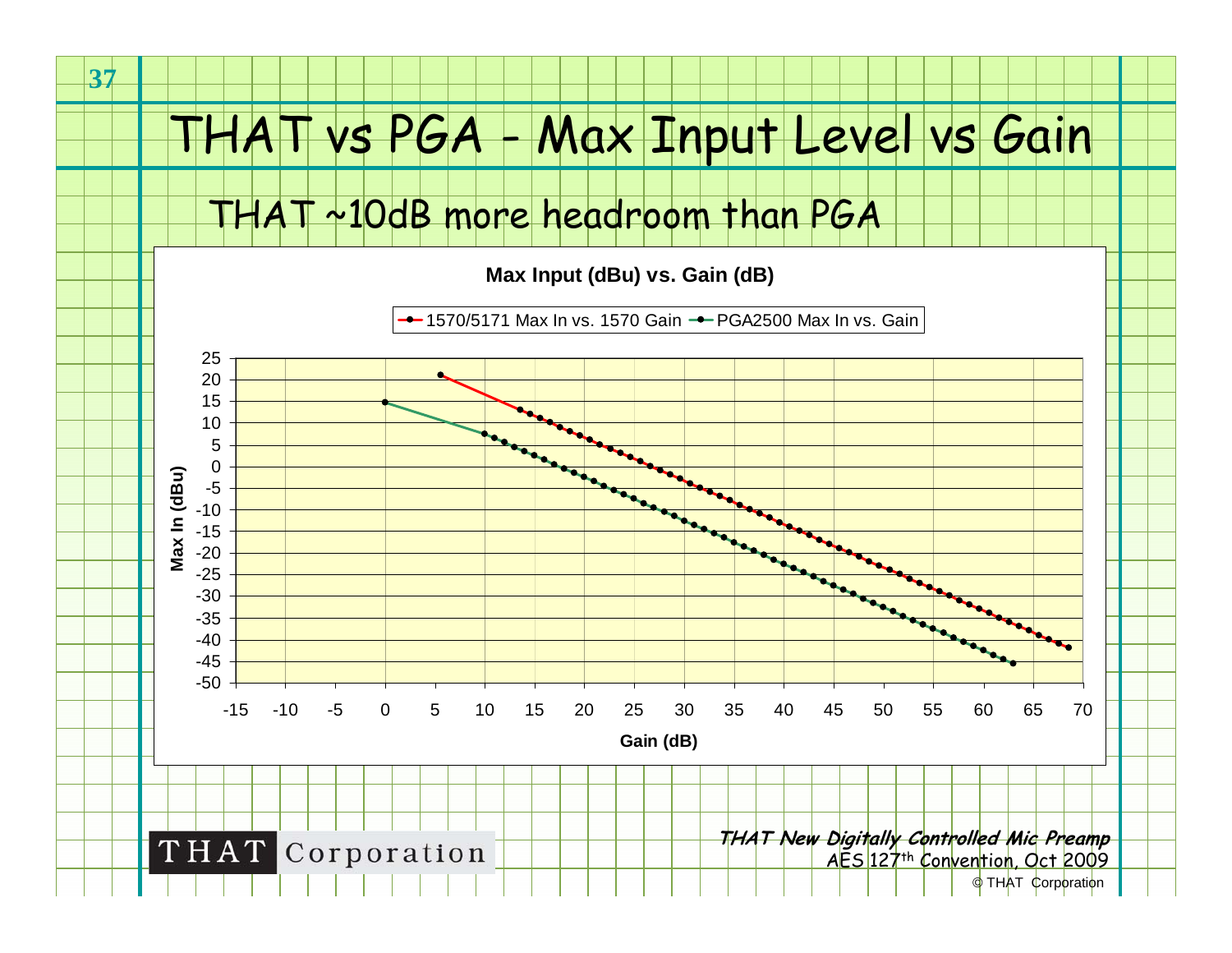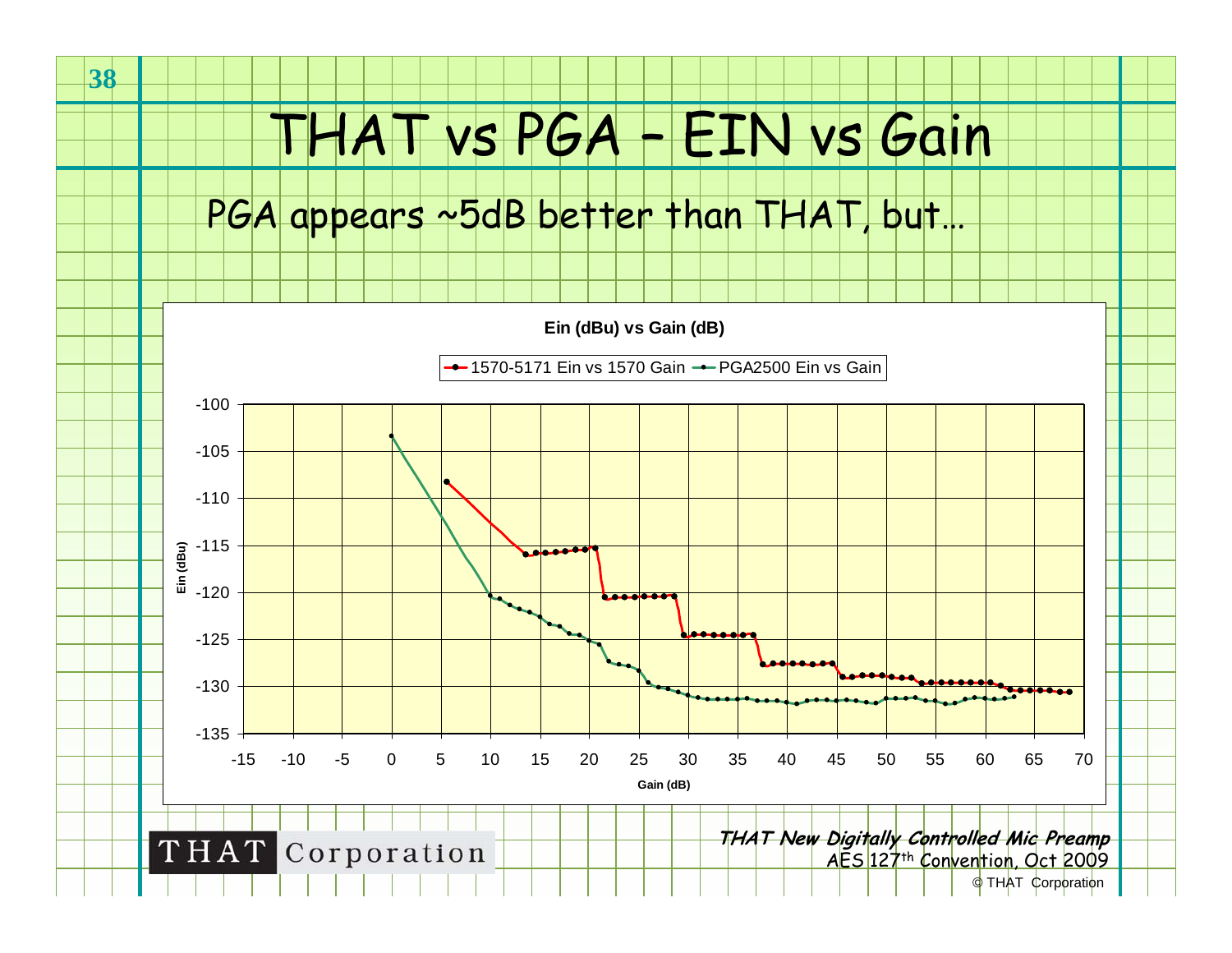### THAT vs PGA – EIN vs Gain

Add post mic pre attenuator and EIN becomes

closer. PGA still seems better, but…

**39**

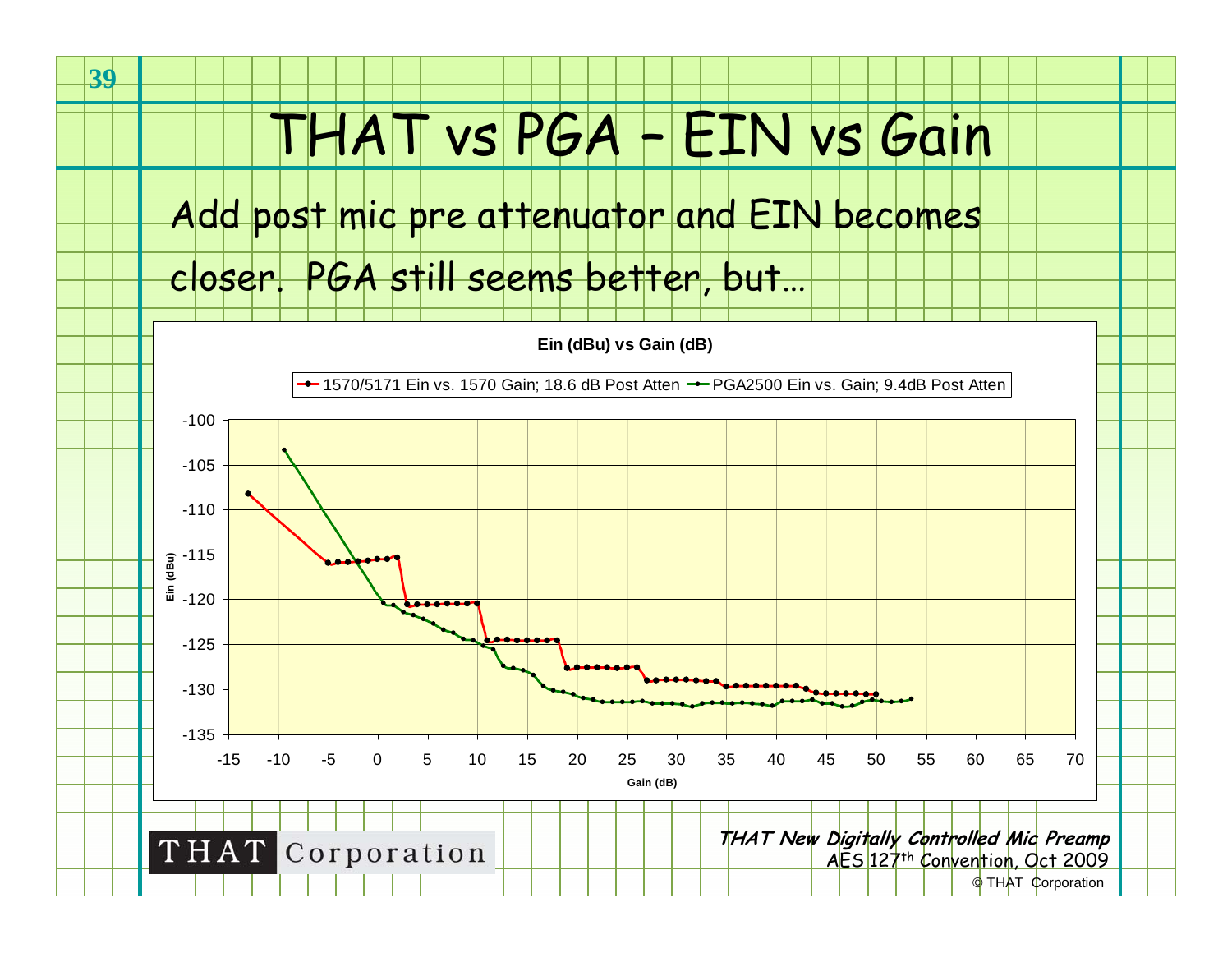### THAT vs PGA – EIN vs Gain

Add input pad (-10dB shown here) and THAT EIN is now lower than PGA.

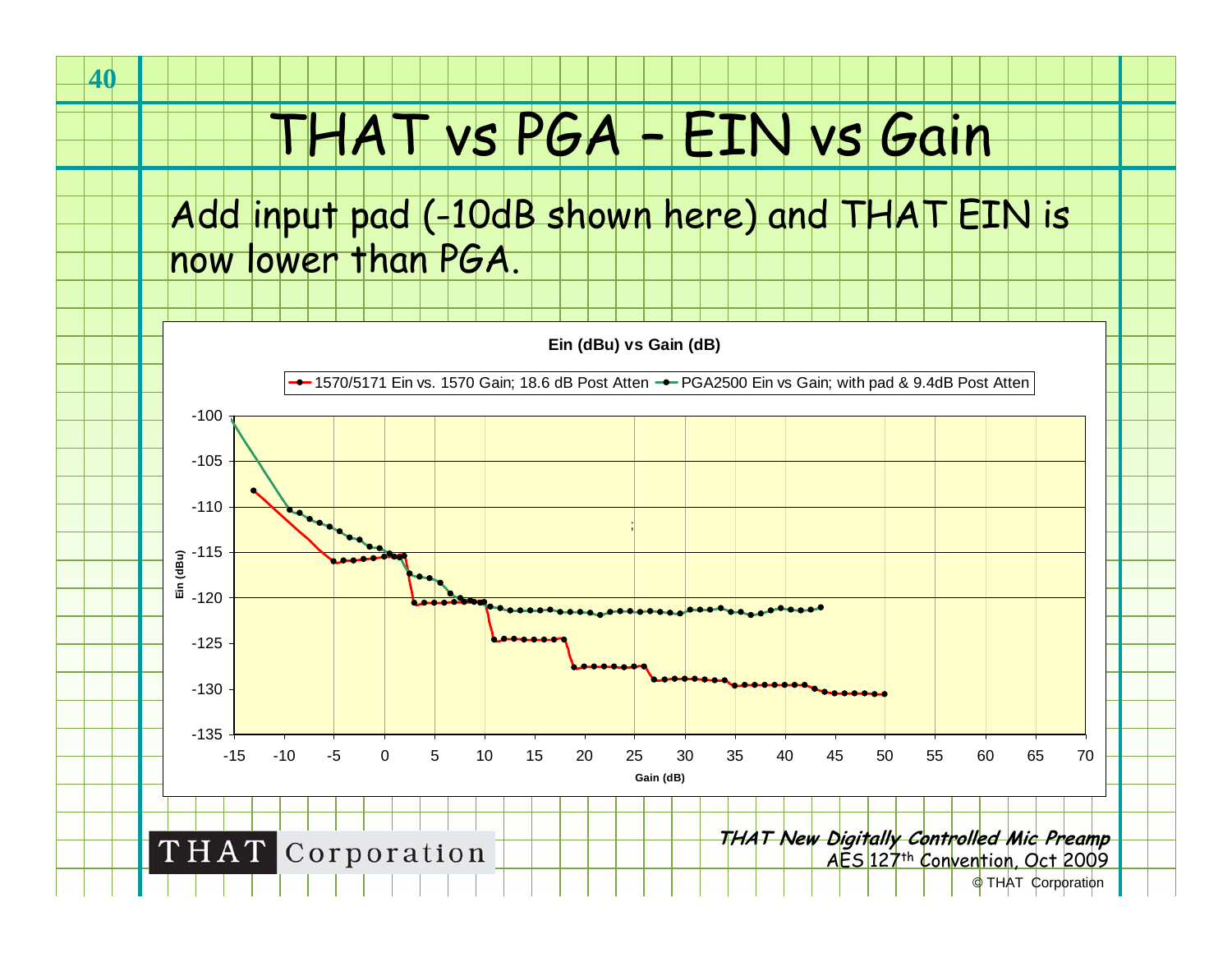#### THAT vs PGA – Dynamic Range vs Gain

No pads, no attenuators. THAT better than PGA. (Option 2 to improve dynamic range works!)

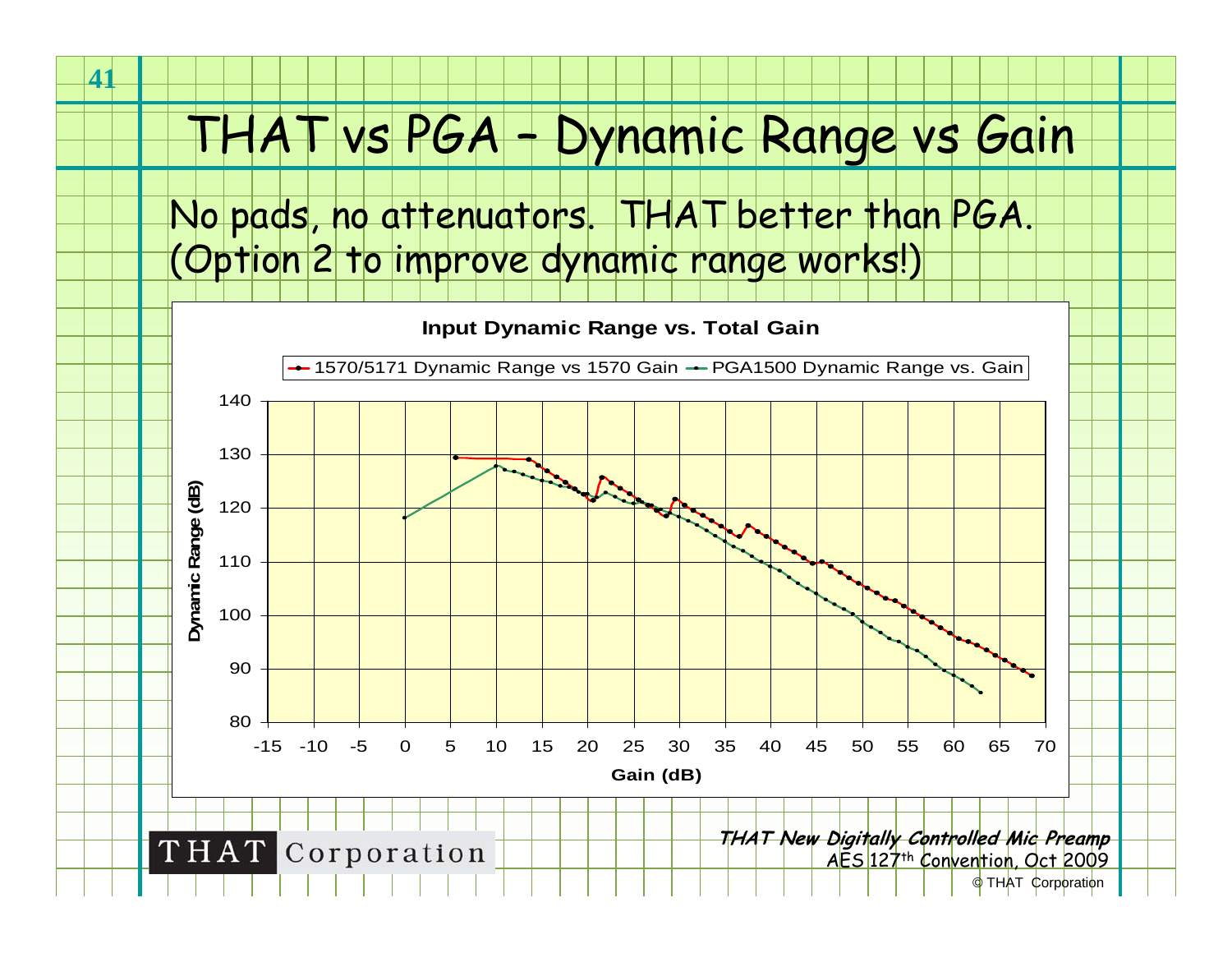#### THAT vs PGA – Dynamic Range vs Gain

#### THAT with Attenuator. PGA with PAD and Attenuator. THAT better than PGA.

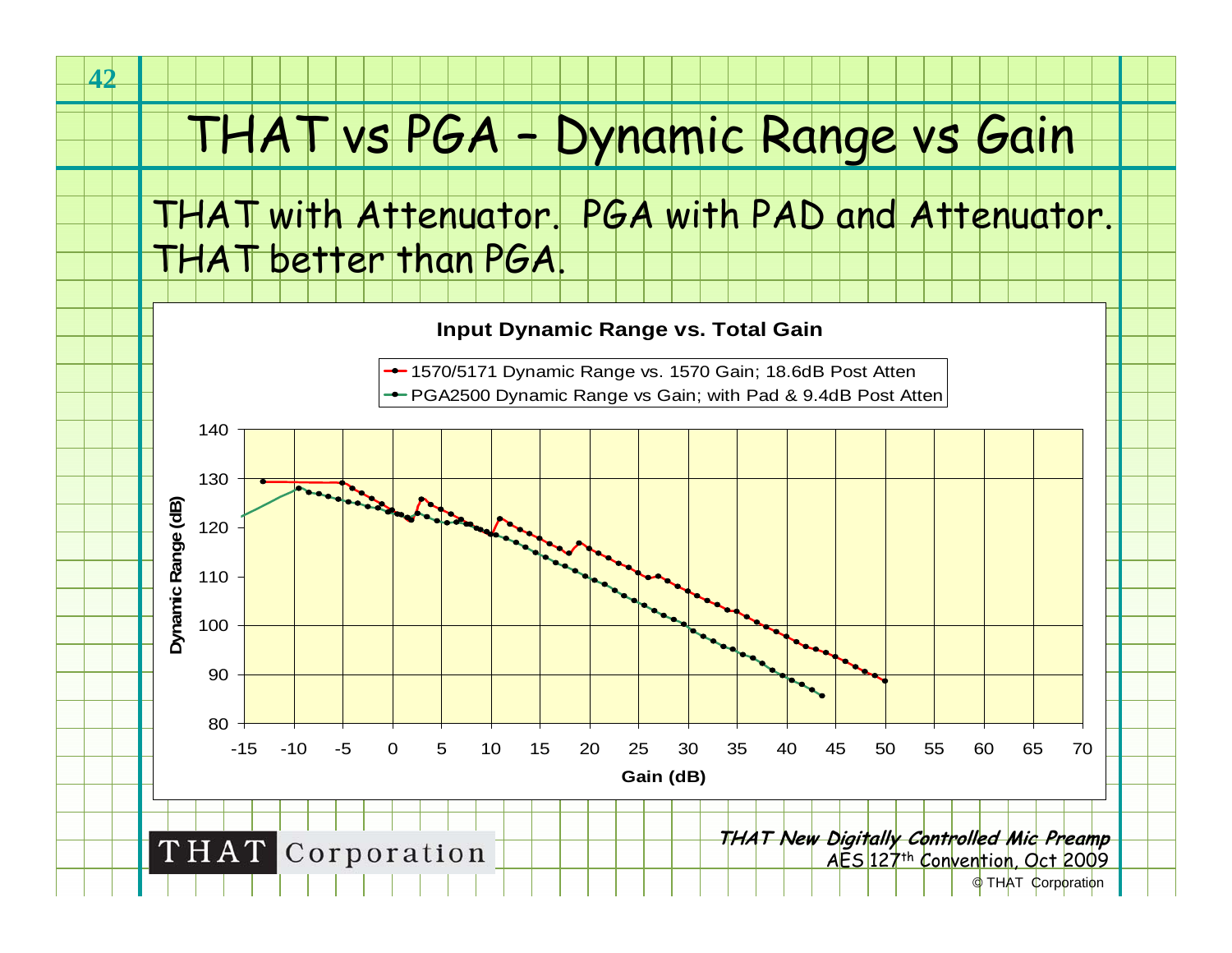#### Performance Conclusions

- Input Headroom
	- THAT1570/5171 much better than PGA
		- PGA needs a pad, which kills EIN
- **EIN**

–

–

•

•

•

**43**

- – PGA slightly better than THAT 1570/5171 with no pad
	- THAT with no pad better than PGA with pad
- Dynamic Range
	- –THAT better than PGA
- • Power Consumption
	- –By the way, PGA ~2X power of THAT



**THAT New Digitally Controlled Mic Preamp** AES 127th Convention, Oct 2009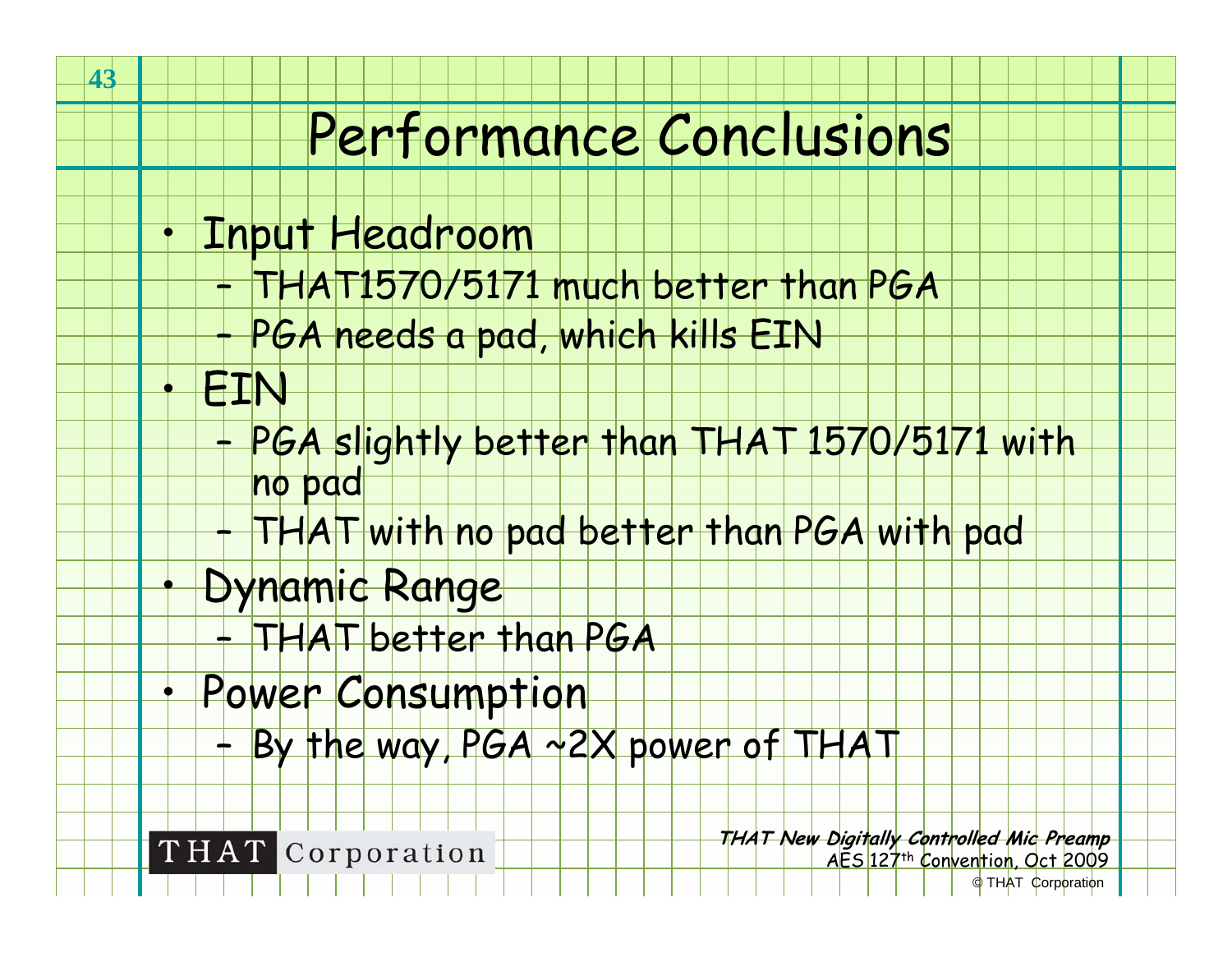# Bonus: THAT Corp Legendary Support

- THAT engineers have many decades
	- experience in pro audio, and no
	- experience making cell phones
- THAT routinely advises customers on design/PCB layout.
- –Please let us help you!



**THAT New Digitally Controlled Mic Preamp** AES 127th Convention, Oct 2009

–

–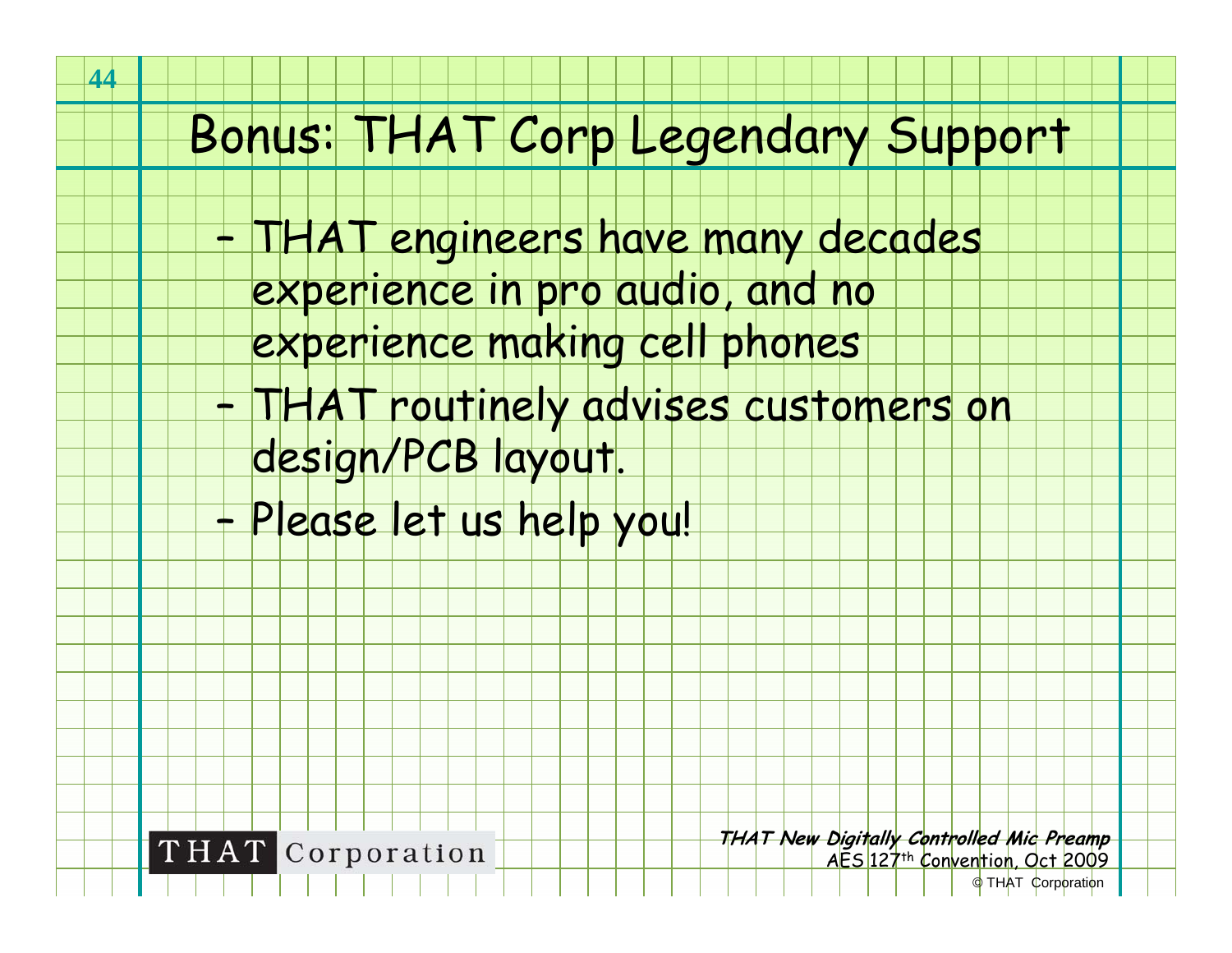# Bonus: THAT Corp Legendary Support

# lew Mic [Pre Design Note!](http://www.thatcorp.com/datashts/dn140.pdf)

#### **THAT Corporation Design Note 140**

#### **Input and Output Circuits for THAT Preamplifier ICs** Phantom Power, Mic-Input Pads, Line Inputs, **Single-ended and Differential Outputs**

Microphone preamplifier designs must satisfy many conflicting requirements. These include low noise performance with low source impedances, high signal reading capability, high radio-frequency (RF) immunity, high common-mode<br>signal rejection, and variable differential gain over a range of 1,000 to 1 (or more).<br>Mic amps are often required to serve "double duty" as line inp professional mic amps must supply a source of phantom power, usually +48V, to the microphone.

This design note describes practical input and output circuits for THAT microphone preamplifier ICs, which satisfy the above requirements. While the circuits illustrated herein utilize the THAT 1570 preamplifier, many of the circuits are applicable to other THAT preamp ICs, including the 1510 and 1512. This note stops short of providing detailed circuitry for controlling switchable functions using electronic control such as the general purpose outputs ("GPOs") provided by THAT's 5171 preamplifier controller IC. In fact, all the switching shown herein assumes mechanical switches, either manually activated or controlled via relays. Look for a forthcoming design note to cover electronic switching and control in some detail

*NEW*

Figure 1. Phantom power switching and protection network, and mic-input pad

THAT Corporation

#### Mic Preamp Circuits

- •Phantom Power
- Input pads
- •Line Inputs
- •**Outputs**

•



•